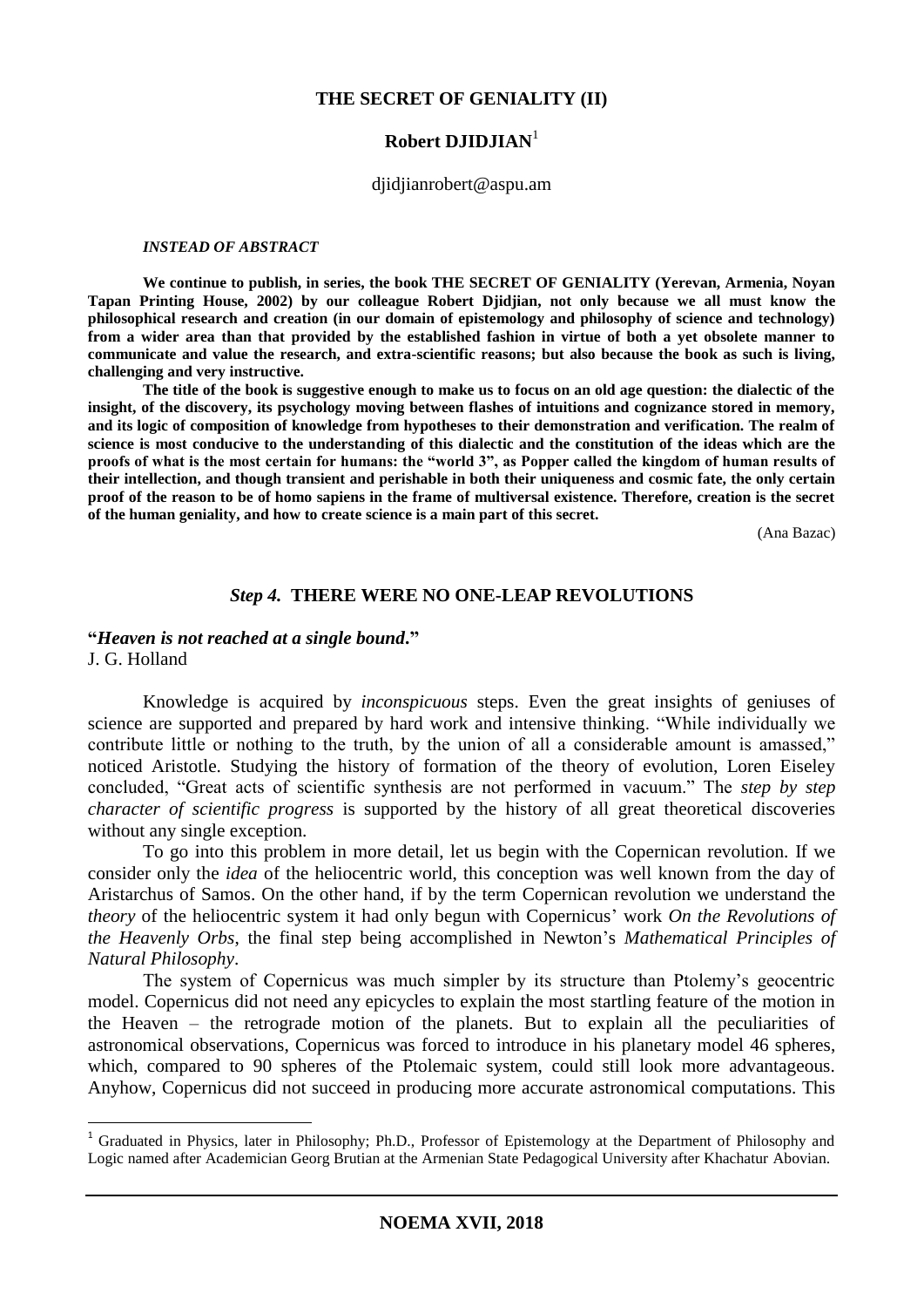was one of the reasons that European astronomers and scholars did not hurry to accept the new conception. Only successive efforts of generations of astronomers, among which the most distinct position belongs to Tycho Brahe, Kepler, and Newton, eventually proved the advantages of the heliocentric system of the world.

Another obstacle arose from the well-known arguments against the idea of the moving Earth.

When I first met the ancient objections to the conception of the Earth's space travel, it appeared to me quite clear that they could be dismissed only after Newton's discovery of the law of universal gravitation.

The simplest of these arguments puts the matter as follows. If the Earth were moving we should feel a strong head wind, as it is the case when one is riding with sufficient speed.

The second argument is of the same line, but a little more sophisticated. If the Earth were moving, it would lose its atmosphere long ago. Really, light gasses of the atmosphere were not supposed to have an ability to cling to the Earth travelling on its space orbit.

There was another closely related argument, first suggested by Aristotle in *De Coelum*. Suppose we throw upwards a stone. If the Earth were moving, the stone would not come back to the same place. The higher goes the stone, the longer will be its flight and further away it would come down.

I was really startled to learn how easily Nicolas of Oresme, a prominent mediaeval scholar, neutralized all these three fundamental objections to a moving Earth. Oresme just suggested that the atmosphere of the Earth and bodies on its surface should be sharing the motion of the Earth.

This simple assumption overcomes all three above-mentioned objections. If the atmosphere shared the rotation of the Earth, there should be neither a head wind nor dissipation of the atmosphere caused by that motion. And a stone thrown vertically upwards had to come back to the same place, for in its flight through air it did not lose the speed that it acquired moving with the Earth.

The last classical objection to heliocentric ideology was astronomical. If the Earth were orbiting around the Sun, the picture of constellations should change when viewed from the opposite points of the Earth's space orbit. *Star parallax* or change of the picture of constellations was never observed by a human naked eye. Yet this strong objection was neutralized already by Aristarchus who suggested a very natural possibility. The dimension of the orbit of the Earth is so negligible compared to the huge distance to the fixed stars that the star parallax can never be observed. In fact, even the first telescopes were unable to find out a star parallax. Astronomers succeeded to fix a star parallax only in 1838 though many attempts had been made previously since the first telescopic observations of the sky.

The intellectual climate radically changed in favor of the Copernican theory when Galileo made his first observations of the Moon and the planets through the telescope he built himself. Observing through a telescope mountains and valleys on the Moon people could see with their own eyes that there was no cardinal difference between the heavenly eternal kingdom and the earthly world.

Galileo's another discovery was even more significant in the struggle of the two systems of the universe. Observing Jupiter, Galileo, to his own great amazement, discovered that it had four satellites, and these little satellites revolved round the Jupiter just as the planets were supposed to revolve round the Sun.

The impact of Galileo's fragile instrument on human vision of the universe was enormous. The incorruptible celestial spheres had disappeared once and for all.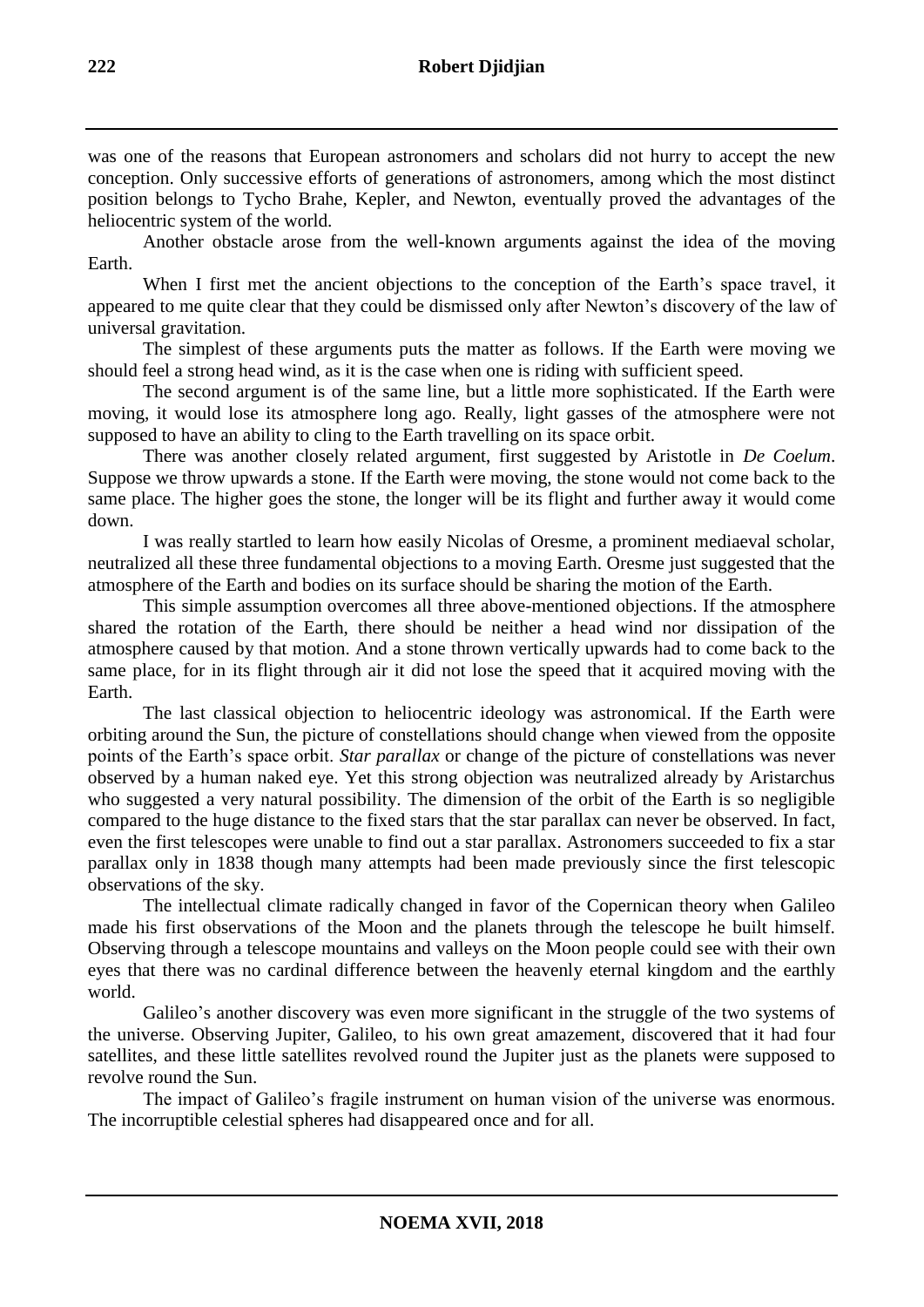The final proof of heliocentric theory was provided by the works of Isaac Newton. But he would hardly be so successful if Johannes Kepler had not made his important astronomical discoveries. Kepler proved that planets are moving on elliptic orbits and formulated the laws of planetary kinematics. Kepler himself would not be able to make his invaluable contribution to astronomy if he had not the advantage to use the results of systematic observations of the planets carried on by his friend and colleague Tycho Brahe. Even having at hand these unique astronomical records, Kepler had to carry out years long hard calculations to find out that Mars' orbit was an ellipse. The goal of Kepler's obsessive investigation was to reveal the mathematical harmony of the solar system. As a by-product of this laborious exploration, Kepler revealed his famous laws of planetary distances, periods, and speeds of orbital motion. And what is perhaps not less important, Kepler suggested that the planets were kept on their orbs by the force exerted by the central body of the solar system, the Sun.

To build the system of celestial mechanics, Isaac Newton had first to formulate his fundamental laws of dynamics and discover the law of universal gravitation.

The scientific revolution started by the publication of Newton's magnificent *Mathematical Principles of Natural Philosophy and The System of the World* is justly appreciated as one of the highest achievements of human thought. Yet these publications should not be a complete surprise to many thinkers of that time. Much earlier Huygens published *Horologium Oscillatorum* where he treated the problems of mechanics and physics in the same axiomatic-mathematical way. In 1676, a decade before the publication of *Principia,* Leibnitz sent a letter to secretary of the Royal Society of London where he outlined his great plan of developing the complete system of theoretical physics. A bit earlier Robert Hook wrote to his friend of his System of the World that should be built on three suppositions, two of them presenting actually the law of universal gravitation.<sup>2</sup>

As we see, the real process of formation of the heliocentric conception had nothing common with a one-leap revolution.

Now let us turn to the revolution in the scientific world picture brought about by the creation of quantum mechanics.

The popular opinion is that atomic physics was created in the years 1913 - 1926, beginning with the publication of Niels Bohr's paper on atomic radiation and finishing with the development of the matrix system of quantum mechanics and creation of wave mechanics. In actuality, the history of atomic physics began much earlier. In 1897, J. J. Thomson gave a convincing experimental proof of existence of the electron – the minimal portion of electric charge equal  $3.10^{-19}$ coulomb. A negligible amount, only three parts in  $10^{19}$  parts of coulomb! A real messenger of the micro-world. Actually, it was J. J. Thomson who succeeded first to steal the first glimpse of the inner structure of the atom.

But atom is electrically neutral. So physicists should be compelled to think that an atom consisted of positively charged electric substance in which negatively charged electrons were incorporated, as first suggested Lord Kelvin in 1902. Eventually, J. J. Thomson and his colleagues

-

<sup>&</sup>lt;sup>2</sup> Robert Hooke was well aware of the greatness of his task too. In 1674, he wrote to his friend: "[At a future date] I will explain a System of the World differing in many particulars from any yet known, [and] answering in all things to the common rules of mechanical motion. This depends on three suppositions: first, that all celestial bodies whatsoever have an attraction or gravitating power towards their own centers, whereby they attract not only their own parts … but they also attract all the other celestial bodies… The second supposition is this: that all bodies whatsoever that are put into direct and simple motion, will so continue to move forward in a straight line, till they are by some other effectual powers deflected and bent into a motion describing a circle, ellipse, or some other more compounded curve line. The third supposition is: that these attractive powers are so much the more powerful in operating, by how much the nearer the body wrought upon is to their centers."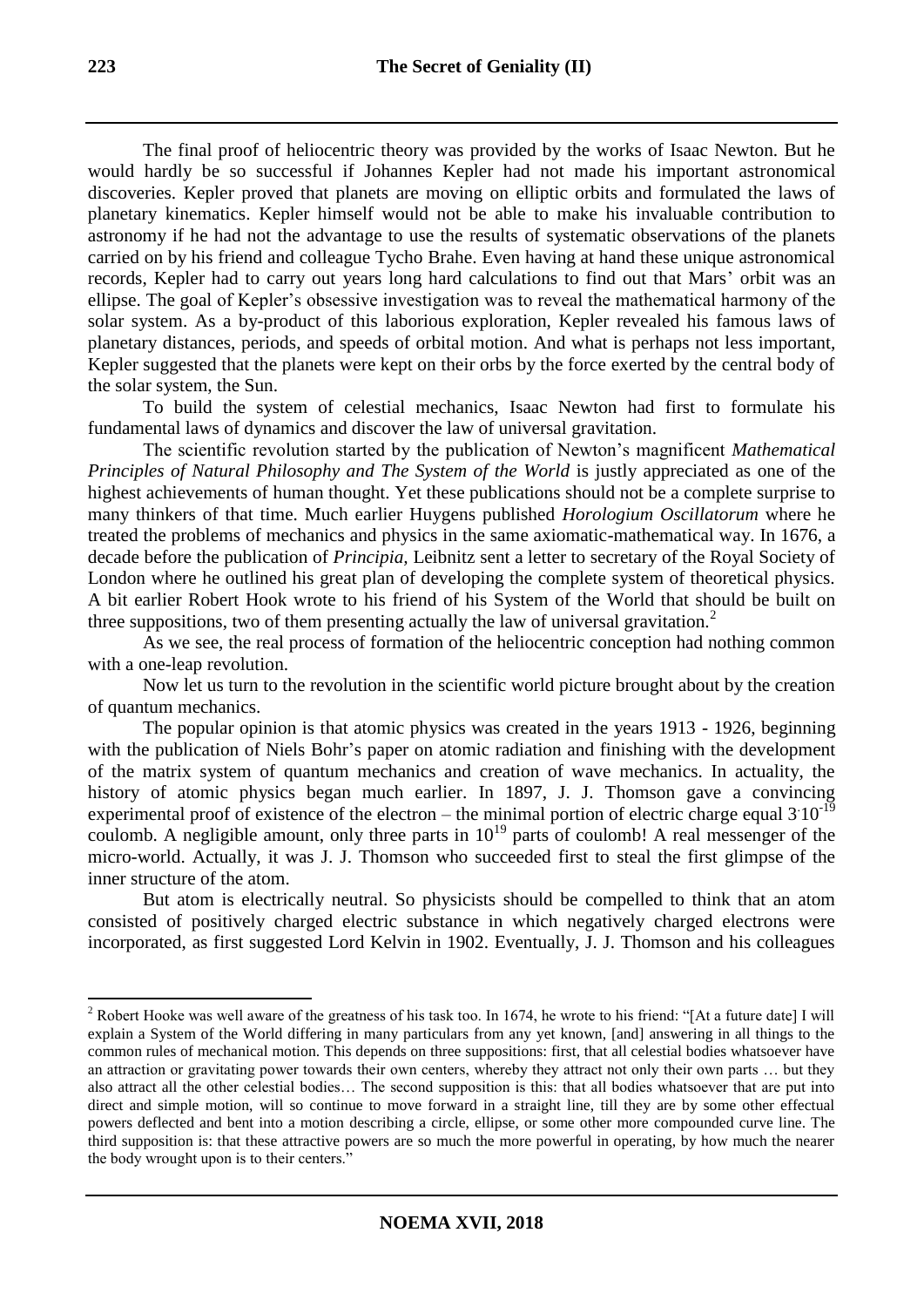developed in detail the so-called "plum-pudding" model of atom. They assumed that tiny negative electrons were embedded in regular patterns inside the huge positive charge of the atom.

Though this model appears to contemporary educated reader quite awkward, it did not emerge like an idle abstraction. J. J. Thomson and his colleagues succeeded to explain with its help the most important chemical property of substances – the chemical valence.

J. J. Thomson's "plum-pudding" model of atom was developed at the Cavendish Laboratory. But in 1911, experiments on the deflection of alpha particles carried on by Ernest Rutherford's assistants at the Manchester University brought to the discovery of atomic nucleus. Then Rutherford immediately proposed the planetary model of the atom.

It is usually underlined that Rutherford's planetary model meant a complete rejection of J. J. Thomson's conception. But the planetary model can be evaluated also as a definite correction of Thomson's model. Instead of supposing that the positively charged electric substance filled all the spherical volume of the atom, it should be just corrected, in the light of new experimental data, that the positive charge was concentrated in the small nucleus of the atom. Nevertheless, Rutherford's model crucially changed the picture of the microworld. As writers on atomic physics like to emphasize, it appeared that matter consisted overwhelmingly of empty space.

Rutherford's discovery of the nucleus of the atom should be a great relief for the supporters of Thomson's model. There was little chance to explain in the framework of the old model how the electronic shells could exist in the positively charged substance. And how could such an atom be ionized? It should seem also impossible to think up a way in which electrons could be brought back into the electronic shell to recombine with the ionized atom.

In 1912, Niels Bohr went to England to study physics in Thomson's laboratory. Then he made friends with Rutherford and worked for a while under his guidance. In 1913, Bohr presented his first paper on atomic physics. Taking for granted Rutherford's planetary model, he suggested a convincing explanation of the linear spectra of atomic radiation.<sup>3</sup>

First of all, the young physicist examined the simplest case – the radiation of hydrogen atom. It was well known in spectroscopy that the hydrogen spectrum is perfectly presented by Balmer's formula. So, one had to deduce Balmer's formula using the planetary model of atom. But Balmer's formula dealt with the series of discrete numbers. So the atomic theory must be the theory of discrete states of electrons. Such considerations could bring Niels Bohr to his conception of the set of discrete orbits of atomic electrons.

Elaborating his conception of atomic radiation, Bohr had to take into account also the photon conception of electromagnetic radiation developed by Max Planck and Albert Einstein.

In general, can you imagine quantum mechanics without the conception of quanta of energy? Of course, not. So one can begin the history of the quantum mechanical revolution also from the year 1900 when Max Plank first proved that the difficulties of the theory of electromagnetic radiation could be resolved using the idea of quanta of energy.

In 1905, Albert Einstein succeeded to explain the phenomenon of photo-electricity that appeared entirely incompatible with the classical theory of electromagnetic radiation. Einstein's conception of photoelectric processes was extremely simple. An electron in the metal plate absorbs

<sup>&</sup>lt;sup>3</sup> Niels Bohr acknowledged the contribution of his predecessors as follows: "The discovery of the electron and elucidation of its properties was the result of the work of large number of investigators, among whom Lenard and J. J. Thomson may be particularly mentioned. The latter especially has made very important contributions to our subject by his ingenious attempts to develop ideas about atomic constitution on the basis of the electron theory. The present state of our knowledge of the elements of atomic structure was reached, however, by the discovery of the atomic nucleus, which we owe to Rutherford". (Niels Bohr, *The Structure of Atom*. – In: *Nobel Lectures. Physics*, vol.2. Amsterdam, Elsevier Publishing Company, 1965, p.7.)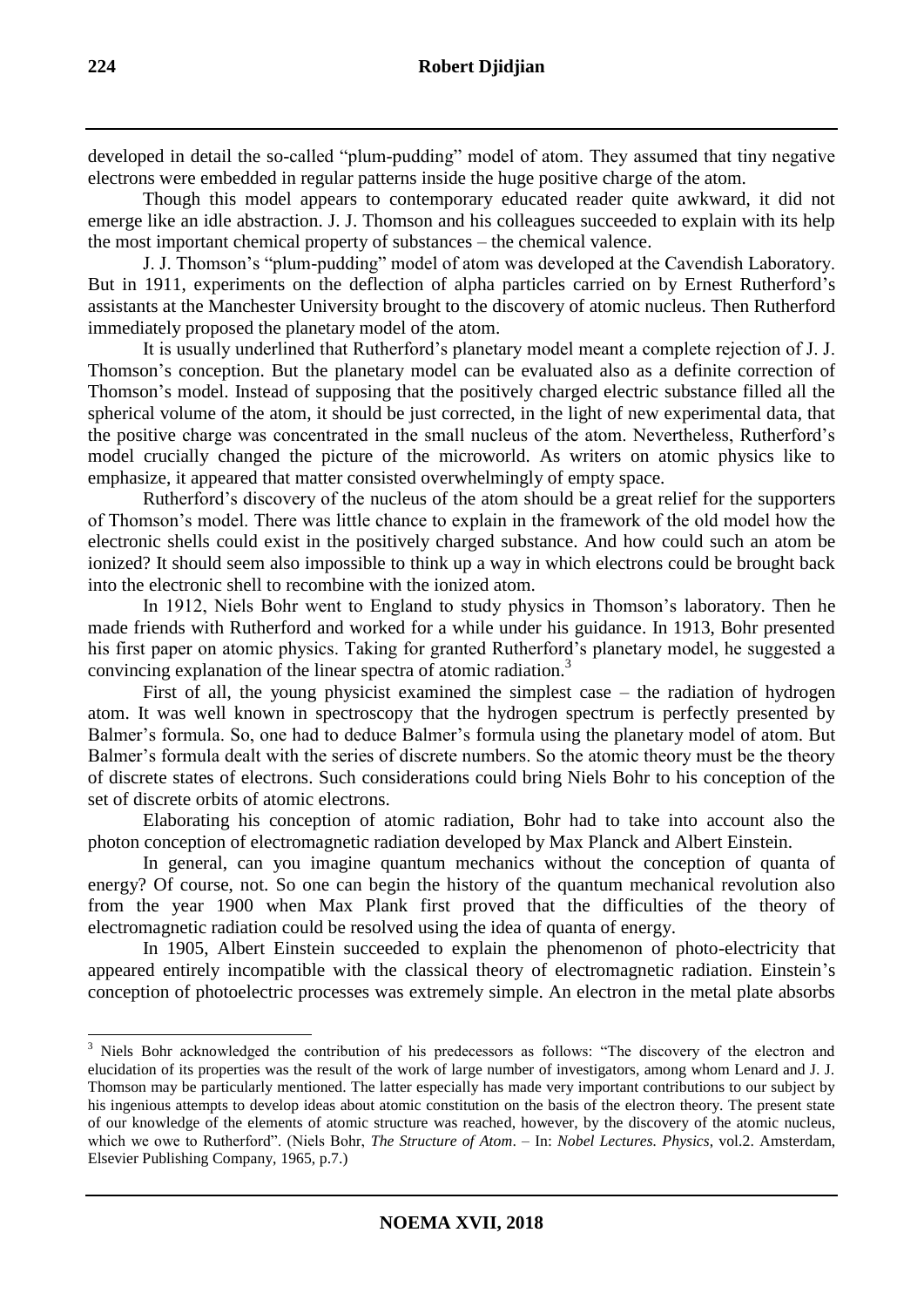a quantum of radiation with the energy  $E = hv$ , loses some amount A of this energy to come out of the plate, and then moves further with kinetic energy  $mv^2/2 = hv - A$ . The higher is the frequency v of absorbed photons, the bigger is the kinetic energy of emerging electrons. In case the frequency of the electromagnetic radiation is too low  $(hv < A)$ , electrons cannot come out of the metal plate, and there would be no photoelectric effect. Einstein's discovery produced an enormous impact upon the physical science of his day. In particular, it offered the mechanism of energy consumption and radiation on the level of atoms and molecules.

Using the idea of quanta of energy, Niels Bohr supposed that electrons of atom move on discrete orbits, each one of them having its own level of energy.

But according to classical electrodynamics, electrons rotating round the nuclei should radiate uninterruptedly. So Bohr postulated that in the atom electrons do not radiate while moving on the stable orbits. Energy radiation takes place only when an atomic electron moves from a higher level orbit to some of the lower level one.

Physicists soon understood that Bohr made only the preliminary step to the theory of atomic phenomena. The first break-through came with Heisenberg's paper published in 1925. Young Werner Heisenberg was fascinated by the new science of atomic physics from the year 1922 when he heard Niels Bohr's lectures on his theory of atomic radiation. Discussing various aspects of his theory with the young student, Bohr was delighted to see Heisenberg's enormous enthusiasm in regard of the fundamental problems of modern physics. So Bohr helped him to get a grant for research work at the physics institute of the University of Copenhagen in the winter semester of 1924/1925. Heisenberg carried on his research under the guidance of Hans Kramers, Bohr's best assistant. To develop further Bohr's theory, Kramers began to investigate the process of dispersion of light. During the joint research with Kramers, Heisenberg came to very promising results using products of Furie series. In 1925, Heisenberg succeeded to show that the method of multiplication permits to describe the states of electrons in atoms and the spectra of atomic radiation. Soon Max Born and his assistant Pascual Jordan developed this approach into a first system of quantum mechanics, the so-called matrix system.<sup>4</sup>

In 1926, Erwin Schrödinger elaborated the alternative conception of atomic physics – the wave mechanics. To get a set of discrete states of electrons in atoms, Schrödinger presented electrons as standing waves. There remained no particle-electron in atom. Electron was supposed to be spread over its orbit in the form of a standing wave.

The unordinary wave approach was not a chance success. Schrödinger adopted the fundamental new principle proposed by Louis de Broglie in 1923. The principle of de Broglie asserted that matter has dual wave-corpuscular nature. By that time, Einstein had already proved that light, the specimen of continuity in classical physics, should be regarded composed of discrete particles, photons. In photoelectric phenomena, photons really behaved as particles though electromagnetic radiation was well known by its wave properties. But in the case of particles – electrons, protons, neutrons, and alpha particles – there was no single evidence of their wave properties.

De Broglie just considered a logical possibility to reach symmetry between photons and electrons. The only ground for this brave idea served Einstein's discovery of photons. Few scientists knew of de Broglie's doctoral dissertation and still fewer were ready to conceive the apparently crazy idea. To the French scientist's great luck, Albert Einstein not only approved the brave idea,

<sup>&</sup>lt;sup>4</sup> For his contribution to atomic physics, Niels Bohr was awarded Nobel Prize in 1922. Werner Heisenberg got Nobel Prize in 1932. By the irony of history, Max Born, who first proposed the term **"**quantum mechanics**"** and together with his assistant Pascual Jordan built the first system of quantum mechanics, got the Nobel Prize only in 1954. And Hans Kramers, whose works prepared the road for Heisenberg, had never been nominated for the high award.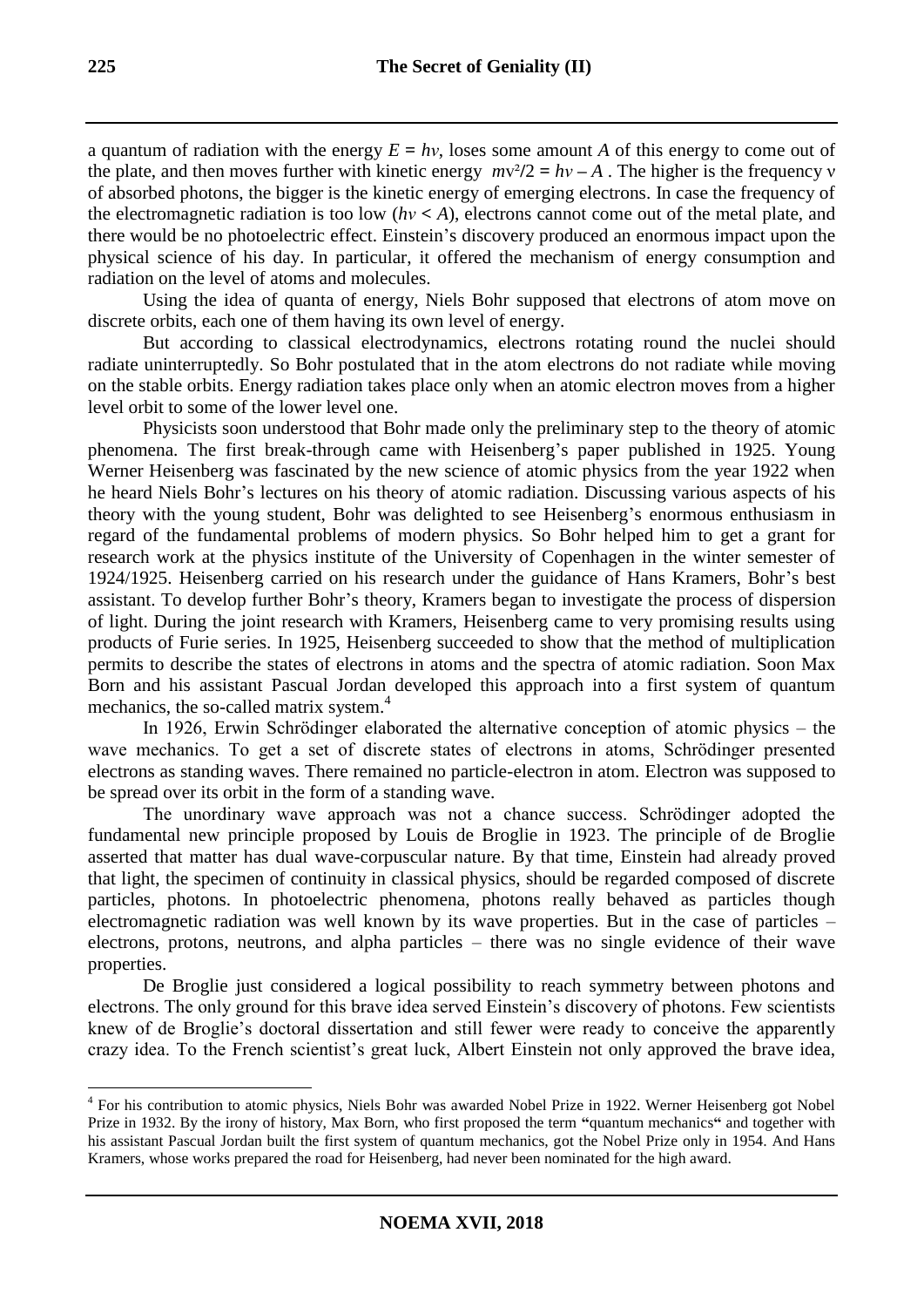but gave it strong support in one of his papers. In those days, Einstein's name was already sufficient to turn the attention of scientists to that new hypothesis. Just due to Einstein's remark Schrödinger had learned the idea of wave-particle duality.

It became a wide spread tradition to mention only Einstein's name in regard of the theory of relativity. As some romantic writers like to declare, the theory of relativity, "like Athena, sprang full-grown from Einstein's head". Undoubtedly, Einstein was extremely original in developing the new mechanics. But he was not alone in building the new theory.

That there was a necessity for an essential reconstruction of mechanics should have become evident already after Michelson-Morley experiments. Quite unexpectedly, the speed of light appeared to be the same being measured in the direction of the motion of the Earth and in the perpendicular direction. It was in evident contradiction with the Galilean relativity principle based on the assumption of the existence of absolute space. Lorentz suggested that in the case of electromagnetic radiation Galilean transformation should be substituted by new transformation rule, which assumed that the speed of light was the maximal speed of motion in nature.

In 1902, French prominent mathematician Henry Poincaré published a collection of his papers *Science and Methodology* where he discussed a number of fundamental problems of scientific knowledge. Beside various original ideas, Poincaré came forward with a general conception of new mechanics. This general intention he brought to realization in 1905, a few months later of Einstein's famous paper.<sup>5</sup>

It is completely clear today that the special theory of relativity was built chiefly due to Albert Einstein's famous 1905 paper. Soon Hermann Minkowski, Einstein's former professor of Mathematics at the Zurich Polytechnic Institute, gave the relativistic mechanics a classical formulation using the idea of four-dimensional space-time continuum.<sup>6</sup>

In 1913, extending the principle of relativity to all reference systems, inertial as well as noninertial, Einstein formulated the General Theory of Relativity. Soon it was recognized also as the new theory of gravitation. Abolishing in the Special Theory of Relativity the concept of absolute space, in his new theory Einstein proposed a new basis of the entire universe – the entity of space, energy and gravitational field.

Einstein's cosmological model based upon the General Theory of Relativity was a real sensation for the wide public as well as for the physics community. According to Einstein, the universe most probably was finite though having no boundary. And no one could help the astonished people to imagine a finite universe without boundaries. The necessary conclusion following from Einstein's cosmological model that beyond the finite universe there could be no physical object, even no empty space sounded even more incredible.

I would like to underline that "step by step revolutions" took place not only in the history of exact sciences. Consider for instance Darwinism. The idea of the evolution is almost as old as the idea of the heliocentric universe. In the Introduction to *The Origin of Species* Darwin mentioned how far Aristotle went in his anticipation of the mechanism of evolution. Due to works of Comte de Buffon, Erasmus Darwin (Charles Darwin's grandfather), Jean Lamarck and others, the idea of

 5 Sir Edmund Whittaker, *History of the Theories of the Aether and Electricity*, vol.2. London, 1953.

In his speech at the 1904 Congress of Arts and Sciences at the Universal Exposition, Poincare questioned in a general form, "Perhaps, we should construct a whole new mechanics, of which we only succeed in catching a glimpse, where inertia increasing with the velocity, the velocity of light would become an impassable limit." (Quoted Ronald W. Clark, *Einstein. The Life and Times*. New York, The World Publishing Company, 1971.)

<sup>6</sup> Hermann Minkowski was sure of the cardinal significance of his contribution. In his paper *Space and Time* he emphasized this point as follows, "Henceforth space by itself, and time by itself, are doomed to fade into mere shadows, and only a kind of union of the two will preserve an independent reality." (*Problems of Space and Time*. Ed. J. J. Smart. New York, The Macmillan Company, 1964, p. 297.)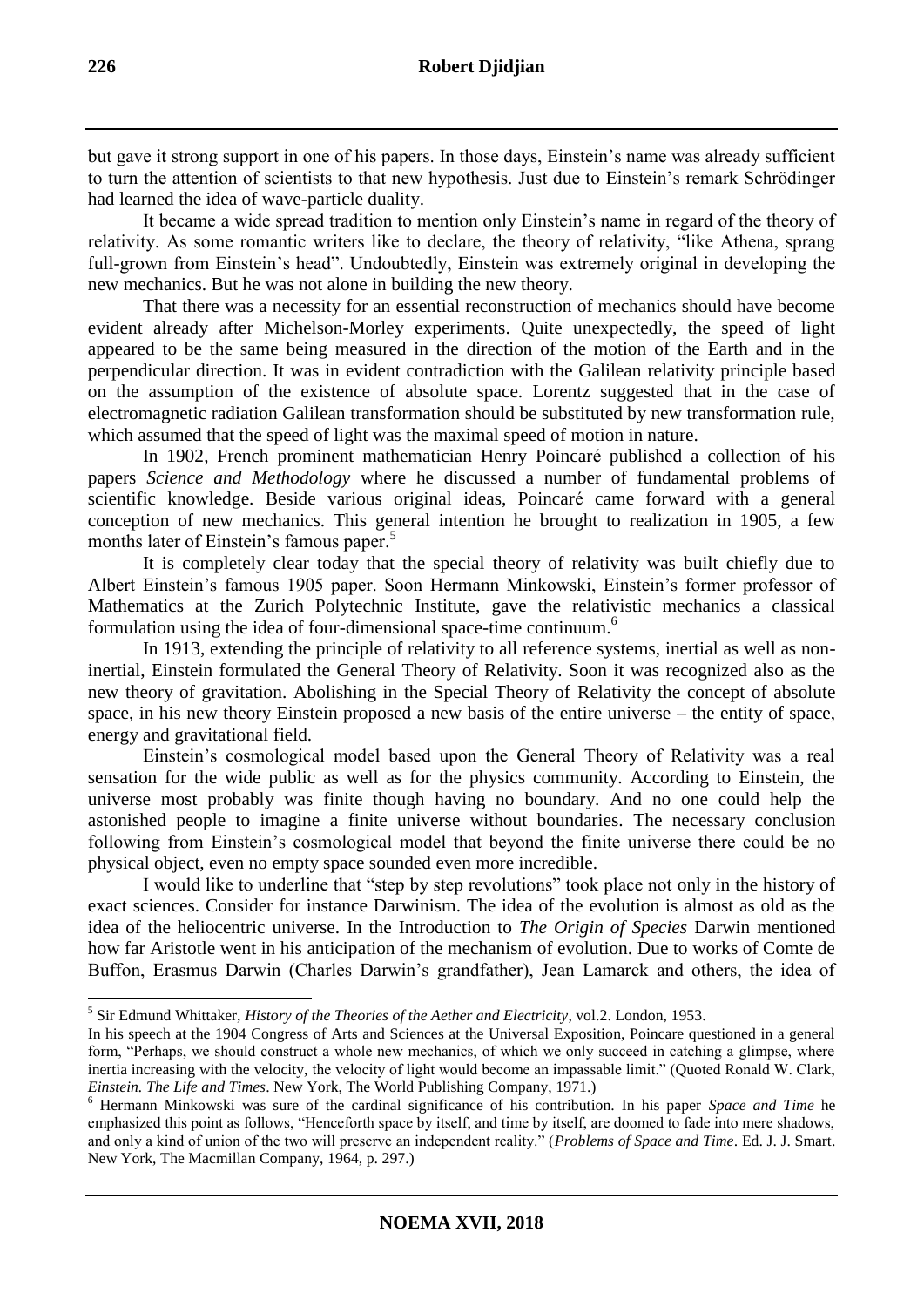evolution of organic life was widely known by the end of the eighteenth century. All the necessary components of the theory of evolution through natural selection were known already to the beginning of the nineteenth century though diffused in the works of different authors. Both the founders of the evolutionary theory, Charles Darwin and Alfred Russell Wallace admitted how much they had been influenced by Malthus' idea of the struggle for existence. Darwin's scientific consultant and senior friend Charles Lyell was so close to the formulation of the theory of evolution that he could later on mention righteously, "I had certainly prepared the way". Darwin's biographers revealed that young Charles Darwin had been grown up in the air hovered with the idea of evolution. Darwin acknowledged that without Lyell's *Principles of Geology*, where also the problems of biology had been discussed, his *Origin of Species* would not be written.<sup>7</sup>

Apart from this general evolutionist background, there was a particular powerful factor influencing Darwin's thoughts. It was the competition with Alfred Wallace. Anyhow, it took Darwin almost twenty years to work out his theory, and that, in fact, came to completion only in 1859, just after he got in 1858 a letter from Alfred Wallace informing about his discovery of the mechanism of evolution – the natural selection.

In his turn, Wallace was much stimulated by Darwin's publications concerning biological discoveries during his round the world voyage as well as by the personal correspondence with Darwin. Loren Eiseley characterized the complex interrelations between two great founders of the theory of evolution as follows: "without the stimulus of Darwin, there might have been no Wallace, just as, without the stimulus of Wallace, Darwin might never have got around to formal publication [of his theory of evolution]". <sup>8</sup>

The continuity of successive steps, which eventually bring to the formation of a new revolutionary theory, unavoidably raises the question of priority. For instance, some authors still discuss who is the creator of the special theory of relativity: though the history of science itself has resolved the question definitely in favor of Albert Einstein.

In support of this factual state of things, I would like to mention the following. First, one must draw strict *distinction between the philosophical conception of relativity and that of the system of relativistic mechanics*. The conception of relativity, undoubtedly, got wide acceptance due to the name of Albert Einstein. But even Einstein cannot be awarded laurels of sole creator of the philosophical conception of relativity. The general understanding of the principle of relativity and its philosophical-methodological conclusions were achieved in a *collective* quest started by Einstein**,** Lorentz, and Poincaré and continued by many others, Minkowski and Eddington keeping a notable position among them.

On the other hand, Einstein's contribution is really exceptional in regard of relativistic mechanics. Yet, one should bear in mind that the principles of relativistic mechanics could be formulated through appropriate corrections of the principles of classical mechanics. Einstein himself once pointed out, "We have here no revolutionary act but the natural continuation of a line that can be traced through centuries".<sup>9</sup> As separate ideas, Einstein's forerunners suggested many

 7 "One can scarcely resist the observation," mentioned Loren Eiseley, "that the *Origin* could almost literally have been written out of Lyell's book, once the guiding motif of natural selection had been conceived. Lyell circled again and again about the leading idea that eluded him, but perhaps the fact that he was older than Darwin by more than a decade produced in him, both by background and temperament, a greater aversion toward the last inevitable step." (Loren Eiseley**.** *Darwin's Century***.** *Evolution and the men who discovered it.* New York*,* Anchor Books, 1961, p.100.)

<sup>8</sup> Loren Eiseley, *Darwin's Century*, p.157.

<sup>9</sup> Albert Einstein, *On the Theory of Relativity*. – In: Albert Einstein, *Ideas and Opinions*. New York, Crown Publishers, 1954, p.246.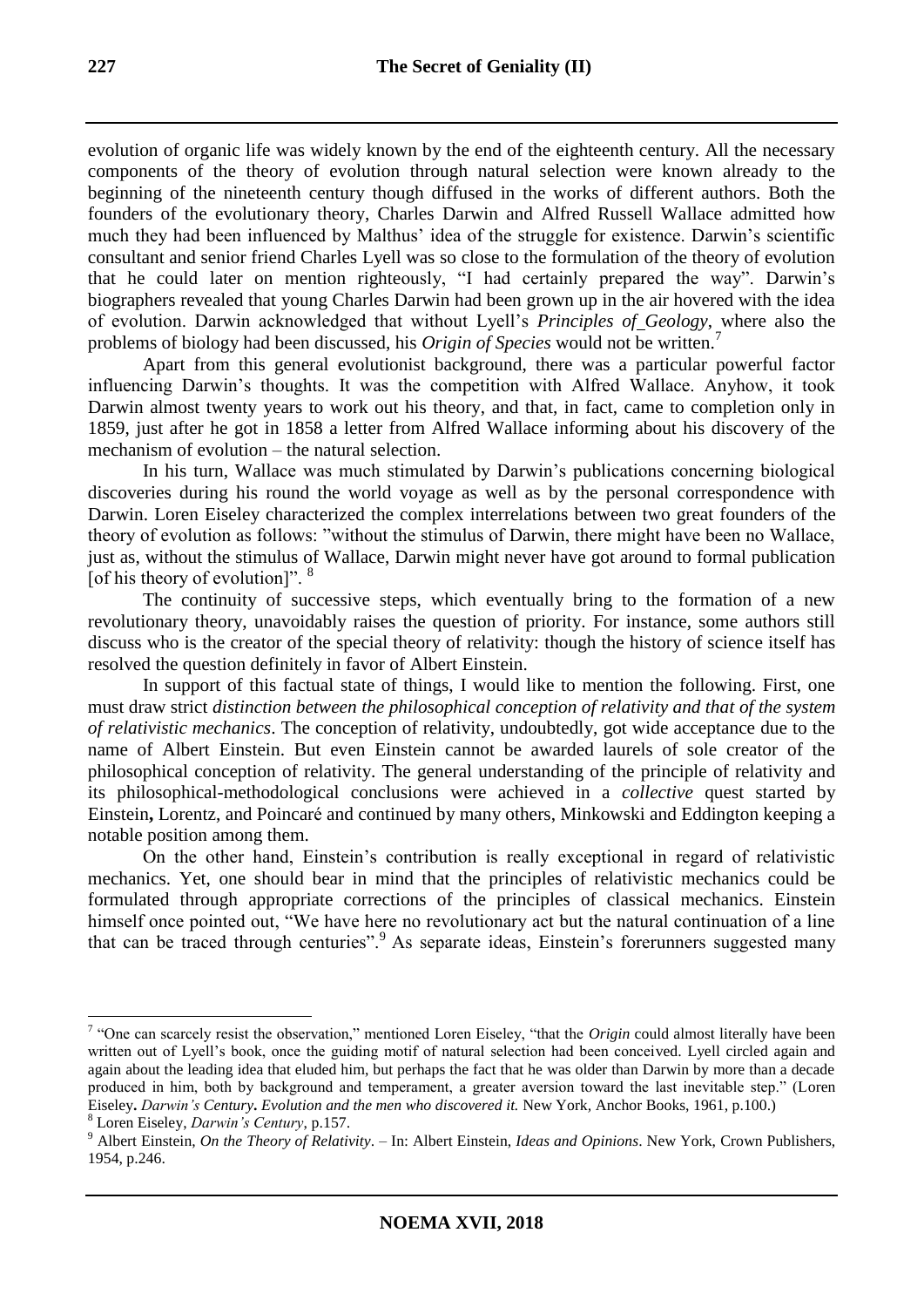significant corrections. But only Albert Einstein was daring enough to suggest the *system* of new relativistic mechanics.<sup>10</sup>

# *Step* **5. UNINTENDED REVOLUTIONS**

# **"***Years of hard research produce great discoverers almost against their will***."** Anonymous

Of course, it is rather unusual and even strange that scientific revolutions have happened step by step. But this fact does not diminish the historic significance of these great discoveries. The important and essential moment is the *radical change of the world outlook*. And if this radical reconstruction of the scientific world picture came to life not in one great effort, it does not change the essence of the happening. Human understanding of the world did change. This is the goal and final result of a scientific revolution. It is only a matter of historical and methodological inquiry to reveal the way the revolution factually took place. The value and significance of a basic revolution is determined by its *final results*. If a given revolutionary theory was not born in a momentarily flight of thought of a genius, but rather was produced by laborious evolution of some initial concept, this circumstance cannot lessen its historic value.

Yet there is a striking fact concerning the revolutionaries of science. They are included in two unequal groups. A few of them admitted that they did not intend the revolution brought to life by their discovery. The rest of them concealed this fact. I am quite categorical. *Revolutionaries of science did not intend the revolutions they made.*

I have discussed above the question why is it so difficult to make a fundamental theoretical discovery? A great discovery requires *radical reconstruction of the foundations* of the given branch of science. Such a task is the most difficult problem for a scientist since he comprehends the world and the knowledge about the world through the same fundamental concepts that need revision and reconstruction. In this sense, making scientific revolution requires to solve a super-difficult problem.

Quite surprisingly, famous scientists succeeded to become founders of revolutionary conceptions without being forced to solve a supper-difficult problem. And that simply because they did not place themselves in opposition to basic paradigms of their day and did not intend to make the revolution brought to life by their ideas.

Let us review the history of revolutionary discoveries from this point of view. Eudoxos-Aristotle-Ptolemy theory of the Heavens presumed that the uniform rotation is the ideal type of motion for heavenly bodies and that the uniform rotation of celestial spheres is the only possible basis for the explanation of the eternal motion of heavenly bodies.

Copernicus did not reject this main principle of the fabric of the Heavens. Moreover, in his own heliocentric system he made use of almost fifty uniformly rotating spheres to calculate the motion of the planets. The main goal of Copernicus was to build a more simple system for astronomical calculations. He was sure there could little be done to improve significantly the astronomical system of Ptolemy. On the other hand, it was clear that the heliocentric system would have an essential advantage since there was no need to build epicycles for the retrograde motion of

 $10$  It is a historic fact that Einstein's revolutionary papers on relativity caught the interest of all scientific community, while the ideas of Poincaré and Lorentz were known only to the limited circle of physicists. It could not be other way. Poincare's general remarks on relativity were very occasional. Lorentz could never interest wide public since his main task was to improve and keep working Maxwell's electromagnetic theory. By contrast to them, Albert Einstein launched a strong offensive on the principles and fundamental notions of classical science.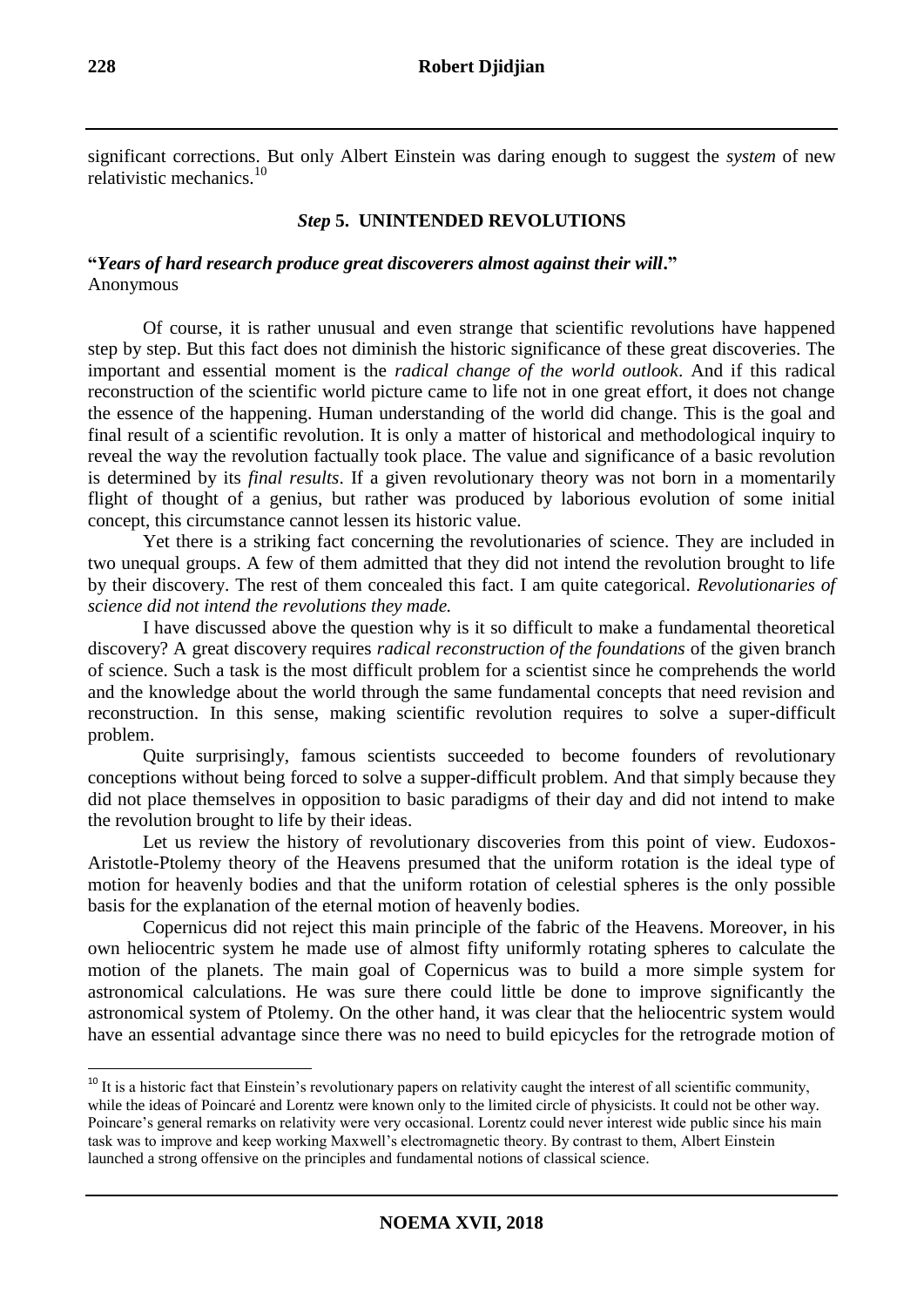the planets. Though this main advantage did not provide more precise astronomical calculations, it is very probable that the idea of simplicity of the proposed heliocentric system was the most attractive moment for Copernicus.

If Copernicus' intention were a revolution in human understanding of the universe, which should eventually bring to the denial of the geocentric world picture sanctified by the Holy Scriptures, it would be unthinkable for him to dedicate his historic *De Revolutionibus* to the reigning Pope Paul III.

There is an additional argument supporting the opinion that Copernicus did not intend a revolutionary change in the worldview of his day. I mean the content of the second Preface of the *De Revolutionibus*. This additional Preface asserted that Copernicus' system was just a device designed for astronomical calculations and has nothing to do with the true motion of the Earth and the planets. It is nowadays widely accepted that the editor of the *De Revolutionibus* Andrew Osiander wrote this Preface almost against the will of ailing Copernicus. But in fact, Copernicus himself had asked an advice from his colleague and friend Osiander, and there is no direct evidence that Copernicus rejected the position expressed in the Preface.

Some authors believe that the main motif was Copernicus' deep dissatisfaction with the fact that Ptolemy put no physical sense in his model of the Heavens. To explain each separate feature of planetary motion, Ptolemy introduced special spherical constructions and assigned them a set of uniform rotations. Anyhow, no planet was provided a geometrical construction capable of accounting for all features of its motion. Ptolemy succeeded to provide uniform rotation to the planets, but that only in relation of the specially designed points – the "equants". The cost of such approach came out to be too big if one wanted to understand the *physics* of the fabric of the Heavens. The motion of the planets on their deferent circles and round the centers of their epicycles became non-uniform. For Copernicus, as for anyone else interested in the physics of the Heavens, a non-uniform motion of the heavenly spheres was completely unacceptable.

In a definite sense, the heliocentric system of Copernicus was a premature enterprise. Until Newton's discovery of the law of universal gravitation, Aristotle's argument against the hypothesis of heliocentric world could not be answered properly. On the other hand, only after Kepler's proof that the orbits of the planets are ellipses the new heliocentric system could provide more precise astronomical calculations than it had been achieved on the basis of the geocentric system.

Even if so, this argument cannot diminish the historical significance of Copernicus' great work. Not being lead by heliocentric teaching, Kepler would never explore the orbit of Mars, and astronomy would lack Kepler's laws of planetary kinematics. And it would be a very hard task for Isaac Newton to prove the law of universal gravitation not having at hand Kepler's laws.

To evaluate objectively Copernicus' great work, one must be extremely careful, especially when formulating a general conclusion. Otherwise incorrect estimates are unavoidable. Unfortunately, even Thomas Kuhn gave place to such a conclusion in his fundamental investigation *The Copernican Revolution,* the best contemporary study in this field. Measuring Copernicus' creation in terms of its consequences, Thomas Kuhn came to the conclusion that it is "a relatively staid, sober, and *unrevolutionary* work".<sup>11</sup> One must be very cautious using such a characteristic of Copernicus' system. Of course, Copernicus views are sober and even old-fashioned compared to

<sup>&</sup>lt;sup>11</sup> Thomas Kuhn argued his position as follows: "Most of the essential elements by which we know the Copernican Revolution – easy and accurate computations of planetary position, the abolition of epicycles and eccentrics, the dissolution of the spheres, the sun as a star, the infinite expansion of the universe – these and many others are not to be found anywhere in Copernicus' work. In every respect except the earth's motion the *De Revolutionibus* seems more closely akin to the works of ancient and medieval astronomers and cosmologists than to writings of the succeeding generations who made explicit the radical consequences that even its author had not seen in his work". (Thomas S. Kuhn, *The Copernican Revolution*. Cambridge, Harvard University Press, 1957, p.134.)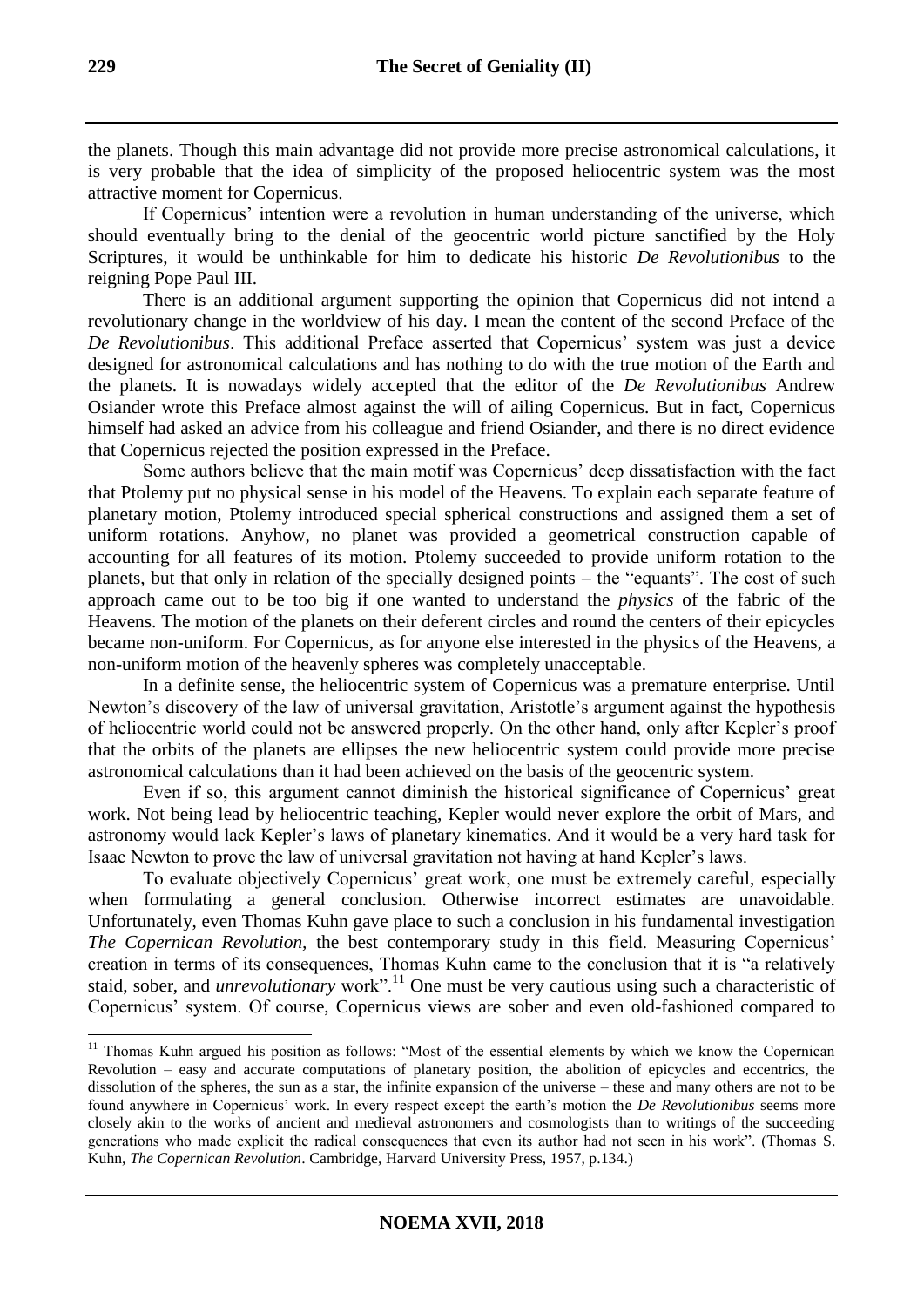Keplerian computations and Newtonian mechanics. These later achievements, though initiated by Copernicus' work, compose a new and more profound revolution in celestial mechanics. If such parallels were justified, one should conclude that Newton's *Principia* were sober and old-fashioned too if it were compared to Einstein's theory of relativity.

There can be no doubt that Newton's physics produced one of the most significant scientific revolutions. But it is not a big secret for the historians of physics that men of science knew well the laws of mechanics, and even the law of universal gravitation, several years before the publication of the *Principia*.

Then what was Newton's contribution?

Two things of exceptional importance made Newton, to which no other scientist was able in that time. First, he built a complete theoretical *system* from the separate ideas known to his contemporaries: a system so much powerful that it successfully built the foundations of the mechanical theory of all earthly phenomena as well as of the motion of heavenly bodies. Newton fully deserved the right to call his creation "the System of the World".

What is not less important, Newton gave physicists an effective mathematical instrument for an accurate description of physical phenomena. He created the differential calculus and showed with incomparable brilliance how it should be used in the field of theoretical physics. Fortunately for natural sciences, the Heavens endowed Newton equally with a brilliant mathematical talent and an exceptional intuition of a natural philosopher. "I have in this treatise cultivated mathematics as far as it relates to philosophy," pointed out Newton in *Principia*.

By the end of the nineteenth century, classical physics had so successfully explained the fundamental features of the physical world that few scientists would think of the necessity to rebuild its foundations. Max Planck least of all had the intention to revolutionize the physical science. In James Franck's words, Planck was a revolutionary "against his own will". His main concern was to reach a deeper understanding of the principles of thermodynamics. The young scientist got especially interested in the conception of entropy, the law of increasing disorder in the structure of material world. One could hardly avoid also the wide spread interest to the problem of so called "ultraviolet catastrophe". Experiments on the density of the energy of radiation showed that in the range of short waves there was a huge gap between the theory of electromagnetic radiation and the experimental data of the "black-body" radiation. Physicists were forced to use two separate formulas, one of them describing the long wave radiation spectra, and the other one precisely presenting the short wave part of the spectra. Max Planck succeeded to unite these two formulas into a single one, which formally resolved the "ultraviolet catastrophe". But what was hidden behind this formula?

Max Planck, as all the physicists of his days, had no doubt that energy radiated through electromagnetic waves was a specimen of continuity. According to classical conception, energy was a non-discreet characteristic of the physical world. Yet Planck succeeded to prove that his formula, which resolved the ultraviolet catastrophe of the classical conception, could be derived only from the opposite assumption of the discreet structure of electromagnetic radiation.

It is well known that introducing the idea of quanta of energy Planck had no intention to rebuild the classical physics. The concept of quanta of energy appeared a necessary means for correct theoretical calculations. "It is difficult to say," wrote later on James Franck, "whether the joy of the discovery prevailed in Planck or the regret that the classical approach to physics so cherished by him, had failed dismally. He was by his very nature a classical and by no means a romantic revolutionary."<sup>12</sup>

<sup>12</sup> James Franck, *Introduction*. – In: Max Planck, *The New Science*. Greenwhich Edition published by Meridian Books, 1959, p. XIX.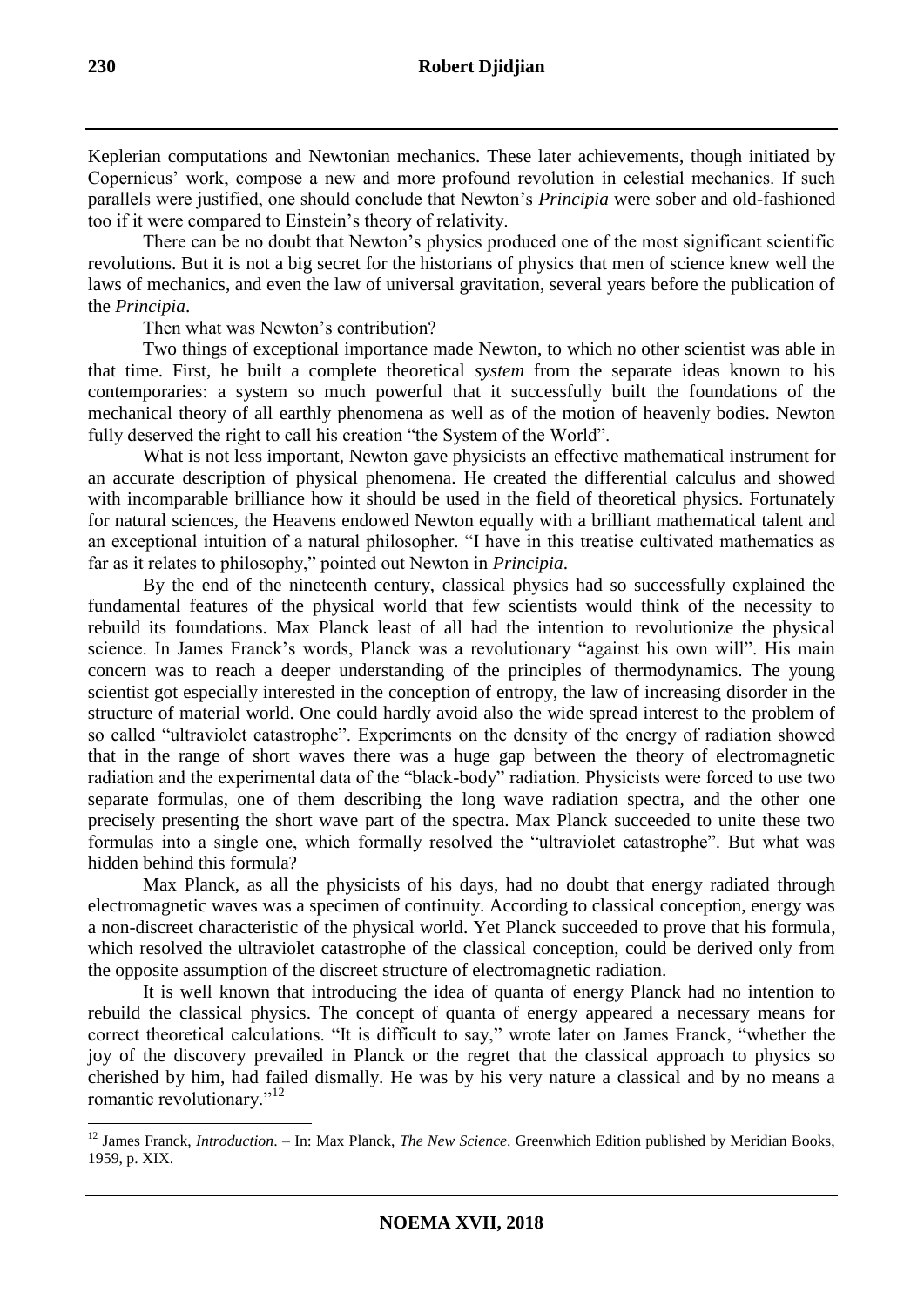Such an understanding of Planck's position is confirmed by the following startling fact. In years 1911-1917, over a decade after the discovery of quanta of action, Planck published a number of papers in which he tried to prove that though energy is radiated in discrete quanta its absorption is a continuous process. Max Born who had been close to Planck for long years noted that the famous physicist was not a revolutionary by his personal character. To Born's opinion, Planck was rather conservative by his nature. "He had nothing of a revolutionary, and, in general, he was very skeptical in regard of speculative suggestions," concluded Max Born.

Max Planck directly admitted his classical convictions in his autobiography. "My futile attempts," recalled Planck, "to fit the elementary quantum of action somehow into the classical theory continued for a number of years, and they cost me a great deal of effort. Many of my colleagues saw in this something bordering on a tragedy. But I feel differently about it. For the thorough enlightenment I thus received was all the more valuable. I now knew for a fact that the elementary quantum of action played a far more significant part in physics than I had originally inclined to suspect."<sup>13</sup>

Planck's hypothesis became an essential part of the revolutionary process that succeeded to build atomic physics. J. J. Thomson's strange model of atom with negatively charged electrons floating inside the sphere of positive charge was forced on him by empiric data. The most decisive fact was J. J. Thomson's own discovery of electron. Since the mass of electron appeared to be negligibly small compared to that of the atom, there was no other way but to assume that the body of the atom is a sphere of positively charged substance. The new fact – the discovery of the existence of atomic nucleus – brought to an essential correction of Thomson's model. Rutherford suggested the planetary model of atom where the positive charge and practically all the mass of the atom were concentrated in its nucleus.

So J. J. Thomson and Rutherford opened the gate into the mysterious kingdom of atoms. It was a real revolution in the scientific vision of the world. Yet it was a revolution of factual knowledge, but not of basic principles.

Developing Rutherford's conception, Niels Bohr suggested a really "crazy" idea. He postulated that electrons in atom revolve only on a definite set of orbits. Judging strictly, even Niels Bohr's postulate was not a new theoretical principle. It was a factual fixation of the state of affairs. Accepting Rutherford's model of atom and trying to explain on its bases the discrete spectra of atomic radiation one should eventually realize that, due to some unknown factor, electrons could rotate inside the atom only along discrete orbits. Young Niels Bohr did not intend a revolution. He was just forced to formulate his postulates trying to agree Rutherford's planetary model of atom with the discrete structure of the spectra of atomic radiation.<sup>14</sup>

<sup>-</sup><sup>13</sup> Max Planck, *Scientific Autobiography and Other Papers*. New York, Philosophical Library, 1949, p.44.

In general, Planck was very proud of his discovery. In 1911, closing his lecture to a society of German scientists, he declared, "The hypothesis of quanta will never vanish from the world". (Quoted Martin J. Klein, *Thermodynamics and Quanta in Planck's Work* – In: *History of Physics,* Readings from *Physics Today*. New York, American Institute of Physics, 1985, p.302.)

<sup>&</sup>lt;sup>14</sup> Bohr's postulates are understood today as a radical rejection of the classical electrodynamics according to which electrons rotating round the atomic nucleus should lose their energy through electromagnetic radiation. Niels Bohr supposed that electrons in atom are moving on the discrete stable orbits and, for some yet unknown reason they do not radiate energy while rotating on those orbits. Electrons could radiate only while descending from a higher stable orbit to a lower one. If the energy level of these two orbits were  $E_2$  and  $E_1$  respectively, then the radiated quanta of energy should had been  $hv = E_2 - E_1$ . But Bohr did not initially judge completely in line with his own conception of quantified states of electrons in the atom. At early stages, Bohr was not yet ready to deny the classical principle according to which the frequency of the radiation of electrons in atom depended upon the frequency of their rotation round the atomic nucleus. As Werner Heisenberg recalls, Bohr realized that such a semi-classical approach contained an "unbearable contradiction". But Bohr, according to Heisenberg's evidence, did not intend to build new mechanics. He believed that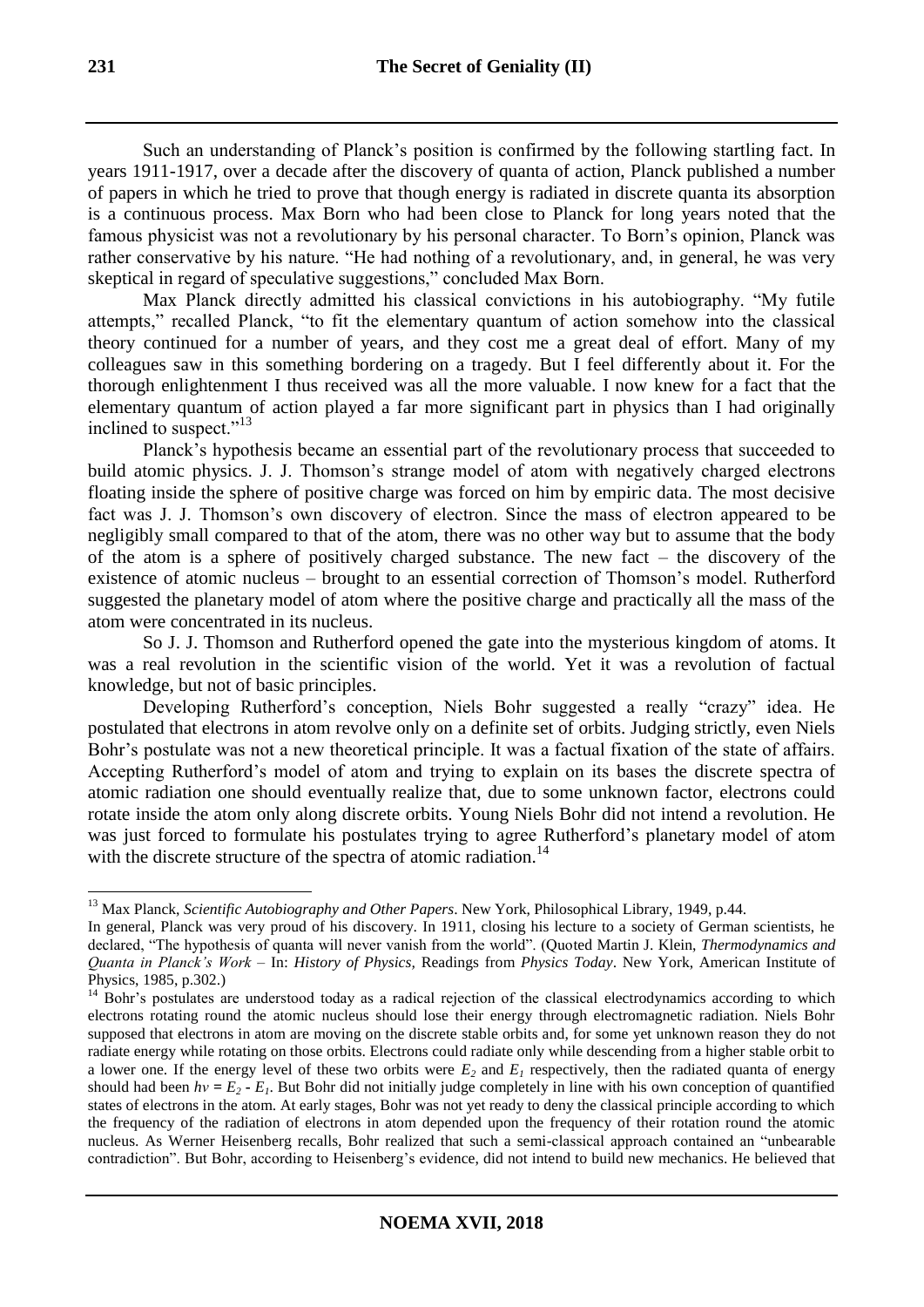Working on Bohr's model, Heisenberg used some special method for the calculation of radiation dispersion, which was soon generalized by Born and Jordan. It brought to the formation of the matrix system of quantum mechanics. Was Heisenberg guided by the intention to make a revolution in physics? The answer is definitely negative. The young physicist just examined a particular problem of dispersion in the theory of atomic radiation. Did Max Born intend to rebuild radically the fundamental principles of physics? The negative answer is clear in this case too. In the annotation to his 1924 paper where for the first time the term "quantum mechanics" was introduced, Born directly mentioned that the goal of his research was to show that the main features of atomic physics can be naturally explained in line with the laws of classical physics.<sup>15</sup>

It was only later realized that these pioneer works resulted in a fundamental revolution of physical science.

Modern theoretical physics is predominantly a mathematical science. Apparently, de Broglie was not strong enough in mathematics. He did not succeed to build a particular physical theory using his hypothesis of wave-particle duality.

But already in 1926, Erwin Schrödinger created the alternative system of atomic physics – the wave mechanics – describing the motion of electrons in atoms with the help of de Broglie's idea. After Max Born had interpreted Schrödinger's wave function as a means to describe the probability of corresponding physical parameters, it became clear that wave function is the most effective instrument of atomic physics. But does it mean that Schrödinger was rejecting classical mechanics and wanted to build a new theory instead? No, he never had such an intention. On the contrary, Schrödinger was convinced that with the help of wave function he would be able to describe the atomic radiation classically, without Planck's quanta and Bohr's "jumps". His intention was to eliminate eventually the concept of quanta of energy from physics altogether. Even two weeks of uninterrupted debates with Niels Bohr in Copenhagen in September 1926 could not change Schrödinger's position.<sup>16</sup>

To finish with quantum mechanics, let us discuss two more discoveries. Firstly, Paul Dirac's relativistic quantum mechanical equations with the help of which he predicted the existence of antiparticles and suggested a very strange conception of physical vacuum full of uncountable particles with negative energy. Dirac's relativistic conception appeared to be so fundamental that it was extensively used not only in atomic physics but later on also in the theory of elementary particles.

Did we finally find a revolutionary of science who was strong enough to break off with paradigms of his scientific beliefs and conceive the world in the light of a radically new conception? Alas, things look quite different. For the 23 years old Paul Dirac, Einstein's conception of relativity was a basically proven fundamental theory. Dirac did not need big effort to adopt relativity. After 1919 observations of the sun eclipse, the theory of relativity not only was accepted as a fundamental conception of modern physics, but all of a sudden it became a subject of common interest and admiration.

Relativity was Dirac's basic paradigm. When he learned from Heisenberg's lectures the new quantum mechanical methodology, he should soon realize that the equations of quantum mechanics must be relativisticly invariant. The relativistic approach to quantum mechanics did not assume for Dirac any conflict with his basic paradigms. Adopting relativistic approach was not for him a superdifficult problem in any sense of the term. Dirac just applied a well-established principle of relativity to a new field of research – the quantum mechanics.

the difficulty is caused by some limitations of electrodynamics and tried to get out of the trouble with the help of his principle of correspondence. (See Werner Heisenberg, *Tradition in der Wissenshaft.* Munchen, 1977, S.46.)

<sup>15</sup> Max Born, *Uber Quantenmechanik*. Zeitschrift fur Physik, 1924, Bd. 26, S.379.

<sup>16</sup> Werner Heisenberg, *Schritte uber Grenzen*. Munchen, 1973, S.62.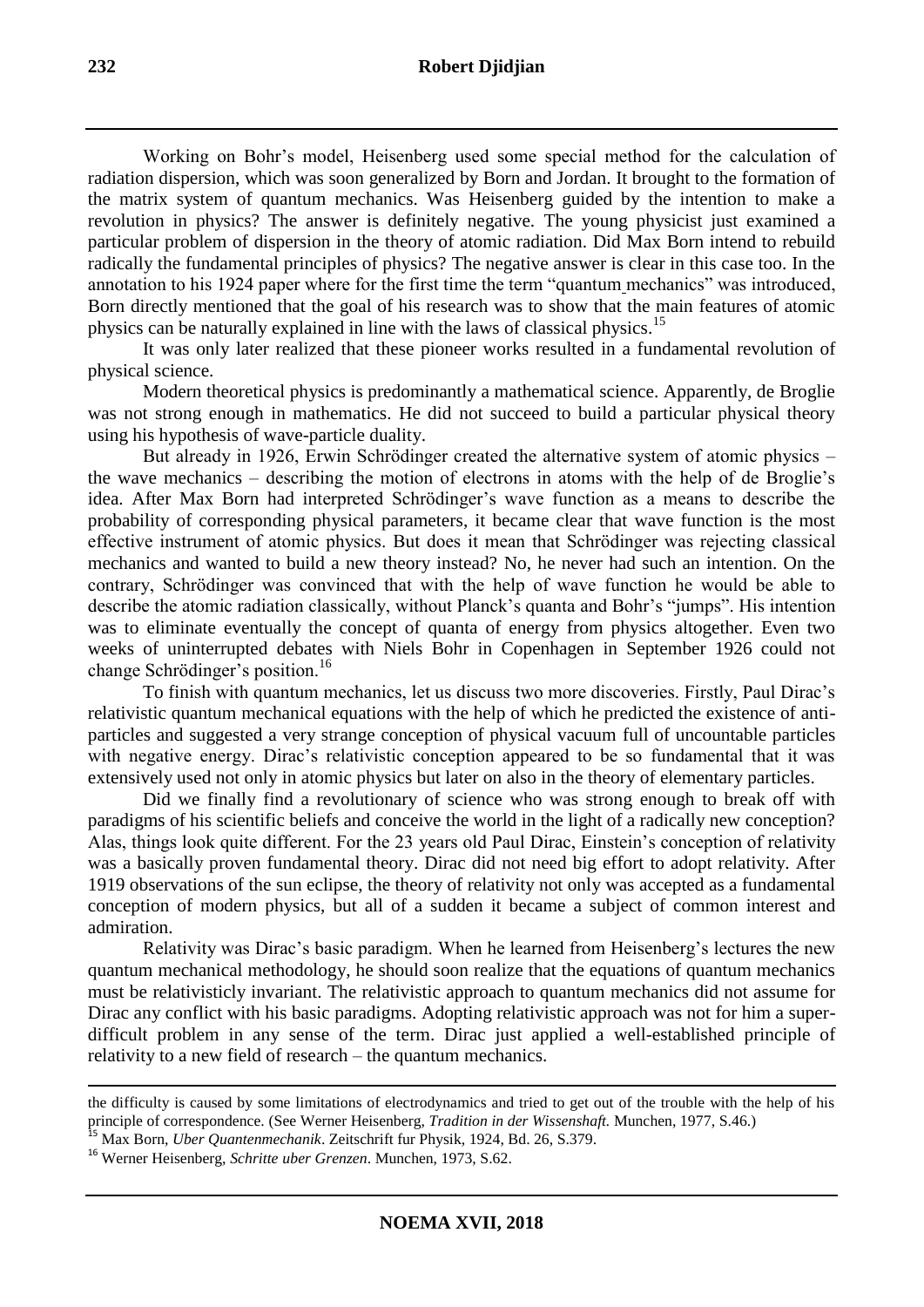Now some short comments in regard of Wolfgang Pauli's "exclusion principle". Pauli's principle appeared to be so effective in the physics of the micro-world that some methodologists got convinced that the modern theory of elementary particles must be built not as a system of fundamental laws but rather as a system of rules of "prohibition". Pauli initially introduced his principle to solve a particular problem how many electrons could dwell in each electronic shell of the atom. It just stated that in atom there could be no two electrons in the same state, *i*. *e*. with identical quantum numbers. Pauli's initial conception neither meant a further extension to the field of elementary particles nor pretended to be a revolutionary fundamental principle of the microworld physics.

Discussing my observation that revolutionaries of science did not intend the revolutions they made, it is worthy to consider also the case of Charles Darwin. As a young naturalist, Darwin went to a voyage to South America on the board of *Beagle* in 1832. He collected a huge amount of facts necessary and sufficient for the formulation of the theory of evolution. The first account of Darwin's voyage came in the *Journal of Researches* in 1839. Still another twenty years had passed before Darwin completed his theory of evolution in *The Origin of Species*. And this great work was accomplished only after receiving a letter from Alfred Wallace that told Darwin about new evolutionary conception based on the principle of natural selection.

Visiting the Galapagos Archipelagos, Darwin got a real chance of an empiric refutation of Lamarckian evolutionary conception. Animals, particularly the birds of the same species, were notably modified on different islands though these islands were only a few miles apart and had the same climatic and physical conditions. So Darwin had to face the central problem of the theory of evolution: if the physical conditions were not responsible for the variations, then what was the source of the variability of species?

Since in Darwin's days creationism was completely abandoned and the intellectual atmosphere was full of expectation of emergence of a convincing theory of evolution, the Galapagos experience of Darwin should force him to the only remaining alternative – the assumption of the spontaneous variations and natural selection. But apparently Darwin was not so much impressed by the Galapagos experience or, at least, he was not ready to realize the problem. Summing up his discussion of the possible impact of Darwin's Galapagos experience on his perception of the problem of evolution, Loren Eiseley wrote: "Darwin did not come to this problem by great flash of insight. It was not his way".<sup>17</sup>

Returning from the voyage, Darwin undertook intensive study of domestic selection. It made matters worth. Darwin began to think that in nature the organism varied in a lesser degree. That might strengthen his inclination to assume environmental rather than interior causes of change. In addition, Loren Eiseley mentions that Darwin often shared Lamarck's belief in reality of acquired characteristics and their inheritance.<sup>18</sup> All that taken together was a serious obstacle for Darwin to find out the real mechanism of evolution. In this situation, the letter from Alfred Wallace should give Darwin a decisive impetus to undertake his historic task and create a fundamental theory of evolution.

Another apparent case when the author of a fundamental scientific discovery never intended the revolution is that of Gregor Mendel. The new genetic theory of heredity revolutionized all the biological science and provided a solid basis to the theory of evolution. But the founder of genetics

<sup>&</sup>lt;sup>17</sup> Loren Eiseley. *Darwin's Century*. New York, Anchor Books, 1961, p.173. In fact, Loren Eiseley should be aware that by the days of his journey Darwin was unable to realize the real importance of Galapagos phenomenon. Just on the following page of his book Eiseley brings in a citation from the first edition of the *Origin* where Darwin clearly admitted that the correct comprehension of Galapagos data long appeared to him a great difficulty "in chief part from the deeply seated error of considering the physical conditions of a country as the most important for its inhabitants*.*"

<sup>18</sup> *Ibidem*, p.p.200-201.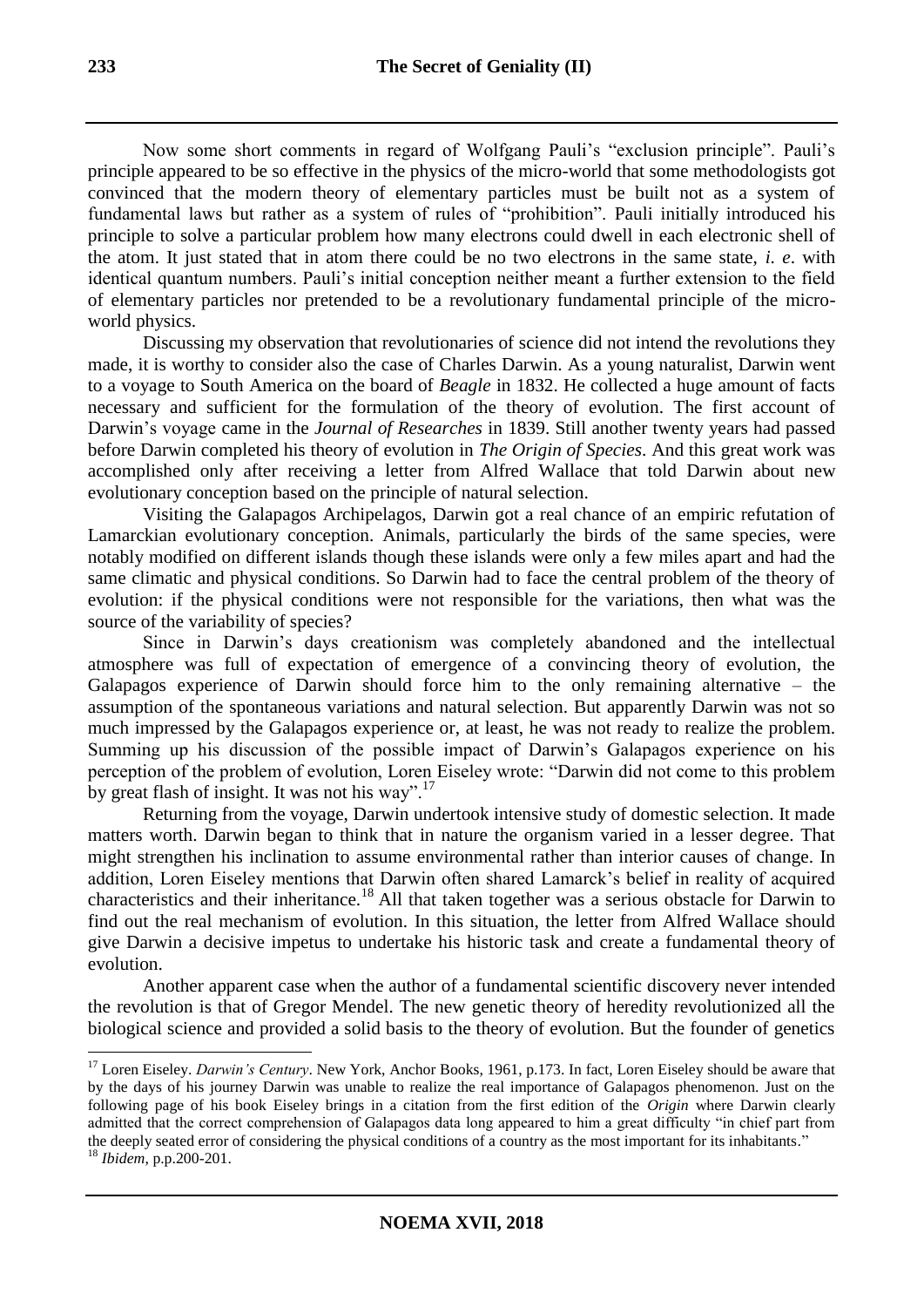Gregor Mendel had only the intention to create the concise conception of plant hybridization. To do justice to the great explorer, it must be mentioned that Mendel realized the principle importance of his hybridization experiments. In his main paper *Experiments on Plant Hybrids* Mendel mentioned that among the numerous experiments not one has been carried out to an extent that would make it possible to determine the number of different forms and permit ascertain their numerical interrelations. But biologists could hardly miss the importance of such experiments. "It requires," wrote Mendel, "a good deal of courage indeed to undertake such a far-reaching task; however, this seems to be the one correct way of finally reaching the solution to a question whose significance for the evolutionary history of organic forms must not be overestimated." Yet, in Mendel's papers and letters there is no direct statement of the possibility of developing the genetic theory of inheritance on the bases of laws established by his experiments. <sup>19</sup>

Among all revolutionaries of science, *only Albert Einstein intended a radical reconstruction of fundamental theories*. Already in his early work on dimensions of atoms and molecules, young Einstein pursued the goal of rebuilding theoretical physics. He directly stated the necessity of a new revolutionary theory when he undertook the critical review of the classical electrodynamics. "I am more and more convinced that the electrodynamics of moving bodies, as presented today, is not correct," wrote Einstein already in 1899. Even Planck's quantum theory seemed to him far from being completely satisfactory. Suggesting his extraordinary conception of photons of light, Einstein clearly realized that only a revolutionary synthesis of wave and corpuscular theories might resolve the difficulties suggested by apparently incompatible phenomena of interference and diffraction of light, on the one hand, and photo-electricity, on the other. Moreover, Einstein declared unsatisfactory even his own great contribution to science – the special theory of relativity – and suggested instead the general theory of relativity with its grandiose model of the universe. The uncompromising revolutionary spirit forced him to the last days of his life in science to pursue the great goal of creating the unified field theory.

# *Step* **6. GREAT DISCOVERIES AND SUPER-DIFFICULT PROBLEMS**

### *"Most anomalies are resolved by normal means."* Thomas S. Kuhn

Intentions are subjective. So my interpretation of intentions of geniuses of science in regard of their great discoveries cannot avoid subjectivity either. But I can prove with a complete objectivity that geniuses of science making their great discoveries have not been forced to solve super-difficult problems.

I will start with great Aristotle. As it was agreed above, a problem is super-difficult when its solution requires using ideas and hypotheses incompatible with the paradigms of the epoch. Aristotle had the advantage that science was making its first steps. In his days, there were only a number of scientific paradigms, like the principle of causality, the ideal of uniform rotation, the teaching of four basic elements, etc. One could hardly question the validity of these principles since they were firmly supported by the entire experience of ancient society.

Aristotle never rejected the principles of physics provided by the everyday experience of his time. He effectively used these principles suggesting rational explanations of all known to his epoch phenomena including those of the heavenly world. The objective study of Aristotle's physics

<sup>19</sup> Gregor Mendel, *Experiments on Plant Hybrids*. – In: *The Origin of Genetics. A Mendel Source Book*, Ed. Curt Stern and Eva R. Sherwood. San Francisco, W. H. Freeman and Company, 1966, p. 2.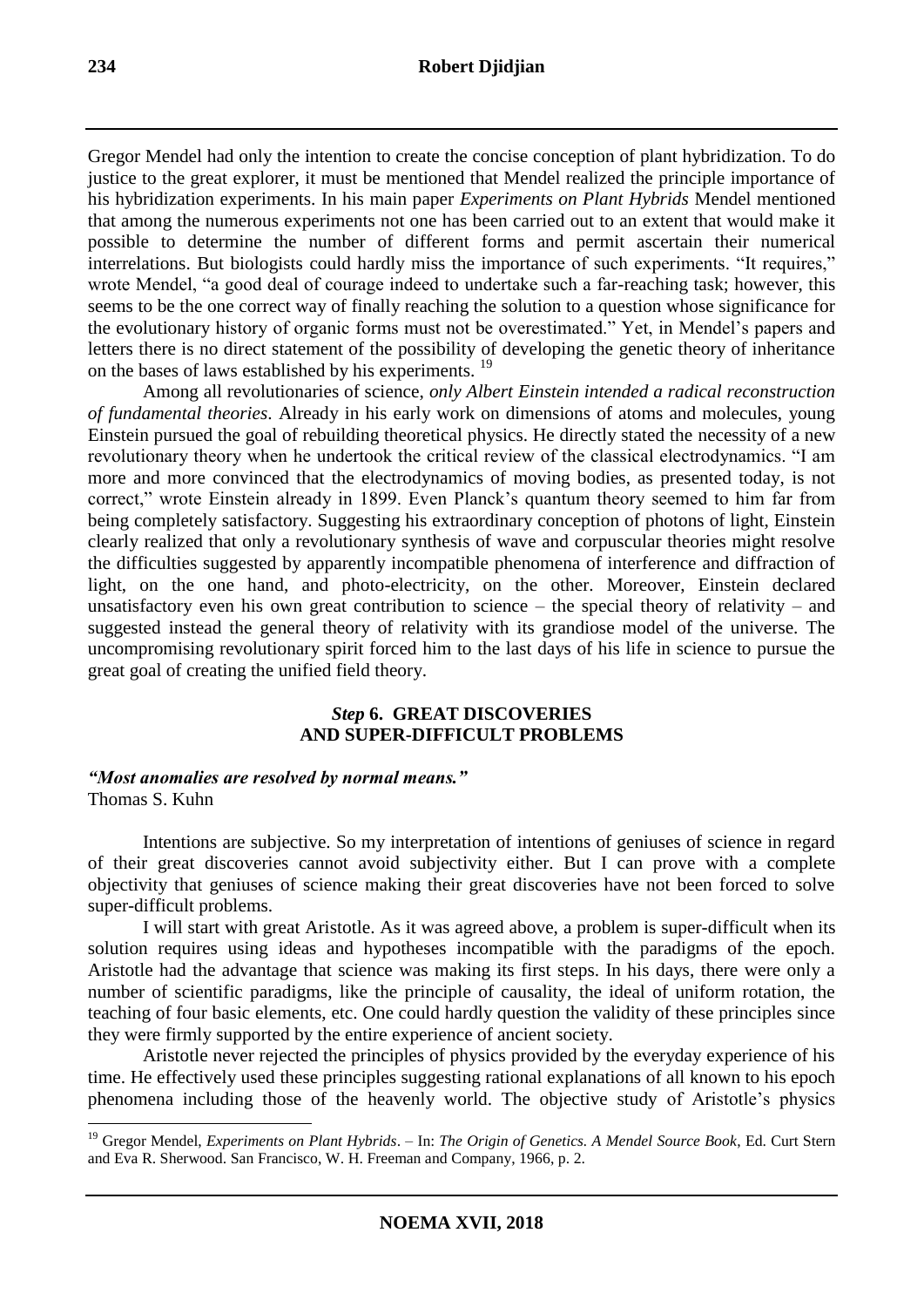reveals that the principles of his natural philosophy were closely related to the experience of the everyday life and least of all were products of hasty speculations, as Baconians were used to declare.<sup>20</sup>

The other advantage was the air of complete freedom of thought in ancient Greece. Any idea was worthy of consideration if there was logical possibility for this idea to be true. Two conditions seemed sufficient for this purpose. First, a rational conception had to avoid any form of selfcontradiction. Second, suggesting a rational conception one had to be careful not to confront the well-established facts and go in line with widely accepted general principles that were based on the experience of those days too.

None of Aristotle's great discoveries confronted the paradigms of his epoch. For instance, his model of the universe was based on fundamental concepts of his time like those of eternal uniform circular rotation and four basic elements.

Of course, old paradigms were not sufficient to build the scientific picture of the entire universe. Aristotle developed some principles of his own. First must be mentioned the concept of the natural motion of elements to places of their destination. Heavy bodies composed of earth and water had to move to the center of the Earth, while light elements fire and air – upwards to the sphere of the Moon. In spite of the totally general nature of problems Aristotle dealt with in his *Physics*, the principles underlying its solutions appear closely tied to everyday experience.

The really extraordinary point of Aristotle's world picture was the concept of the First Mover – the ultimate source of the eternal motion in the whole universe. But the idea of this strange mover of all the earthly and heavenly bodies – who itself remained non-moving – necessarily followed from the main principle of Aristotle's mechanics. I mean first of all the central principle of the natural philosophy of those days that a body keeps moving only if there is a force acting on it. This principle appeared completely evident to ancient thinkers, and many people would agree with it even nowadays if they judge from their own everyday experience.

To prove the concept of the First Mover, Aristotle considers a chain of interactions that has put bodies into motion. Following this chain into the past, Aristotle mentions that there are two logical possibilities: the chain may have a beginning or it may have no beginning. The second assumption, proves Aristotle, is unacceptable since it is in contradiction with the conception of potential infinity. If the chain of events had no beginning, then observing the elements of this chain at the present time, we would witness infinity reaching us from the past. But it would mean an actual infinity. And that is unacceptable since the infinity can be only potential. $^{21}$ 

For the epoch of Copernicus, Aristotelian principles and concepts were instances of ultimate truth. Copernicus himself never rejected them. Angus Armitage, who thoroughly studied the life and work of the great astronomer, was really surprised that Copernicus had "swallowed" many of Aristotle's ideas.<sup>2</sup>

In Copernicus' revolutionary work the fundamental problem of the heliocentric structure of the world is discussed only in its Preface. The remaining part of the *Revolutions* deals with various problems of astronomical calculations. And even discussing the central problem of his theory whether did the Earth move in space or not, Copernicus was rather on defensive.

<sup>&</sup>lt;sup>20</sup> Stephen Toulmin and June Goodfield, *The Fabric of the Heavens*. London, Hutchinson & Co., 1961, p.92-93.

To their credit, the authors of the book deny the fashion "to pour scorn on Aristotle's physics". Of course, the general principles of the *Physica* are unacceptable to modern science, but one should keep in mind that they are sound enough in the context of the empiric knowledge of their epoch. "Far from being a piece of armchair imagining, his theory of motion was if anything too close to the facts and not abstract enough," conclude categorically the authors.

<sup>21</sup> Aristotle, *Metaphysica,* IX, 10, 1051 b 4-10.

<sup>22</sup> Angus Armitage, *The World of Copernicus.* New York, Mentor Books, 1951, p.110.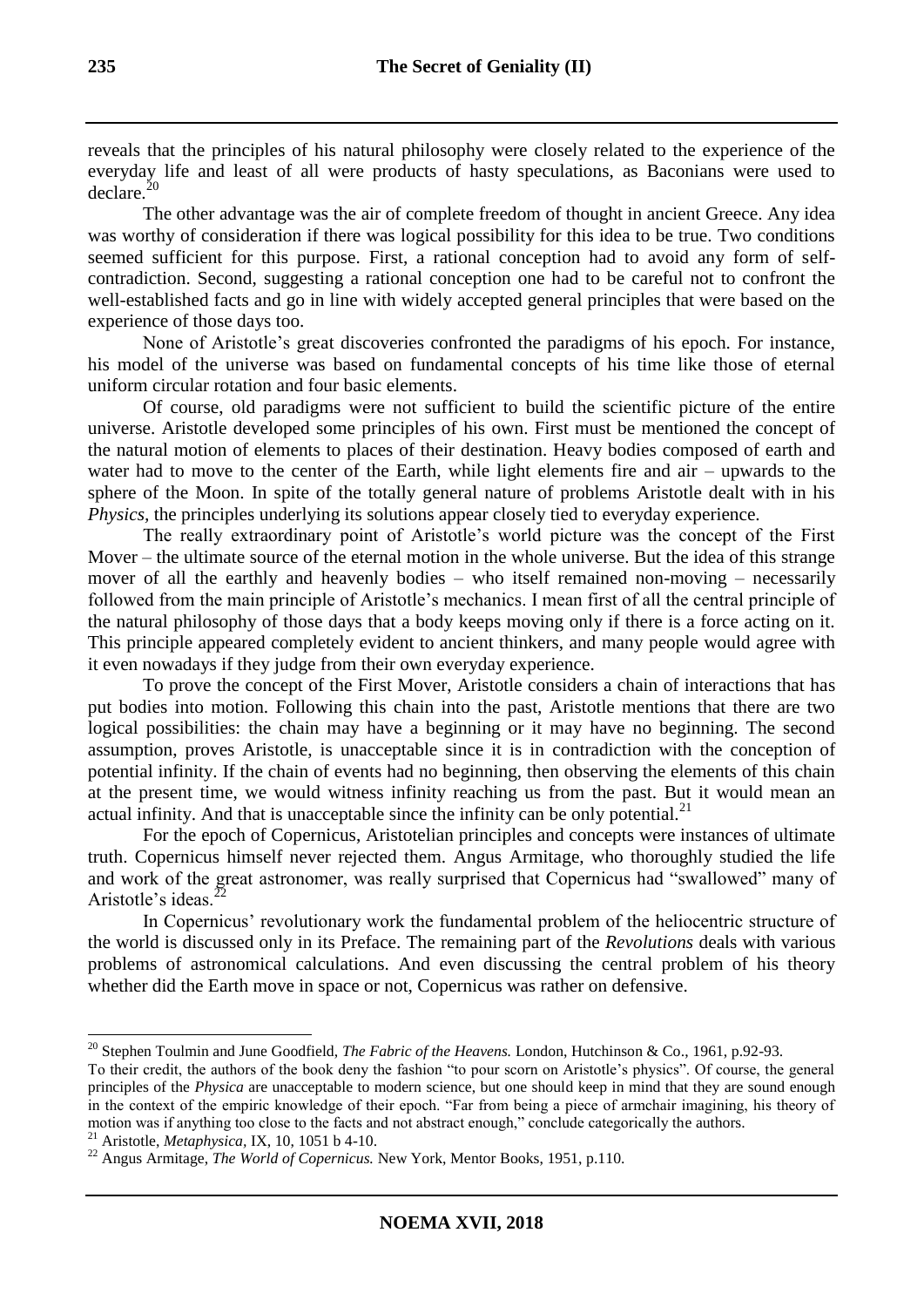Naturally, Copernicus should give some answers to Aristotle's objections concerning the idea of the motion of the Earth. These answers were mainly hypothetical. Aristotle pointed out that people would feel a strong headwind if the Earth were moving. To explain the absence of the headwind, Copernicus suggested that the air surrounding the Earth was moving with it. The idea came out to be completely true. But in Copernicus' days such an idea could not be evaluated as a scientific hypothesis because it confronted the general principles of the so-called natural motion. Air should have a natural tendency to move upwards.

The main astronomical objection to the hypothesis of the motion of the Earth was the fact that no astronomer could observe the parallax of stars. There was no shift in the positions of the stars depending on the supposed orbital motion of the Earth. To resolve the difficulty, Copernicus presumed that the stars were so far away that the shift in their positions was too small to be noticed. Copernicus was lucky enough not to live to the days when first telescopes appeared. Even much later, more than two hundred years after Galileo's observations, astronomers had been unable to detect any stellar parallax with the help of their telescopes. Only in 1838, F. W. Bessel succeeded to detect for the first time the star parallax – a slight shift in the position of the star 61 Cygni.

Copernicus not only followed the principles of Aristotle's physics, but also used them to back up his heliocentric conception. Like all educated men of his day, he was convinced that the only kind of motion that could explain the eternal movement of heavenly bodies was circular uniform rotation.

But the planets observed from the Earth did not appear moving at a steady rate. Moreover the retrograde motion of the planets was well known already to the astronomers of Babylon. That undoubtedly proved that the Earth was not fixed at the center of the planetary orbs. To Copernicus, this fact was sufficient to believe that the Earth was moving. But the motion of the Sun was so evident and arguments against the possibility of the Earth being in motion so strong that on those days few people could accept the heliocentric conception.

Newton too was not involved in solving super-difficult problems to find out the main ideas of his theory of mechanics and the law of universal gravitation. These ideas had been already suggested by his predecessors and contemporaries.

The idea of inertial motion entered physical science due to Galileo's famous dialogues.<sup>23</sup> Christian Huygens suggested that the acceleration of a body is proportional to the acting force. He succeeded also to prove that the centrifugal acceleration of a body is proportional to the square of its velocity, and inverse proportional to the radius of the circle at which the body is kept by the centripetal force. Borelli applied Huygens' formula to the motion of the planets and concluded that the Sun is the source of the centripetal force that keeps the planets on their orbs. Huygens himself demonstrated that the force of attraction of the Sun should be inverse proportional to the square of the distance, in order to account for Kepler's Third Law. But Huygens could prove this important relation only for the case of circular orbits while it was well known that the orbits of planets were ellipses. Robert Hooke suggested so many ideas concerning celestial mechanics, including that of the law of universal gravitation that he was deeply hurt learning that Newton did not mention his name in his *Principia*. But Robert Hooke was in fact unable to elaborate the strict mathematical proof of the law of universal gravity, too.

Actually, Newton had not much to discover. Newton's mission was to give strict proof to all mentioned ideas and to build the complete theory of mechanics. He built the basis of the modern

<sup>&</sup>lt;sup>23</sup> Though Galileo formulated the basic law of the new mechanics, he was not completely consistent and could not entirely abandon the ancient ideal of circular motion. He was convinced that the alternative ideal of straight motion "goes entirely out of the window and nature never makes any use of it." (Galileo Galilei, *Dialogue Concerning the Two Chief World Systems.* Berkley, University of California Press, 1953, p.167)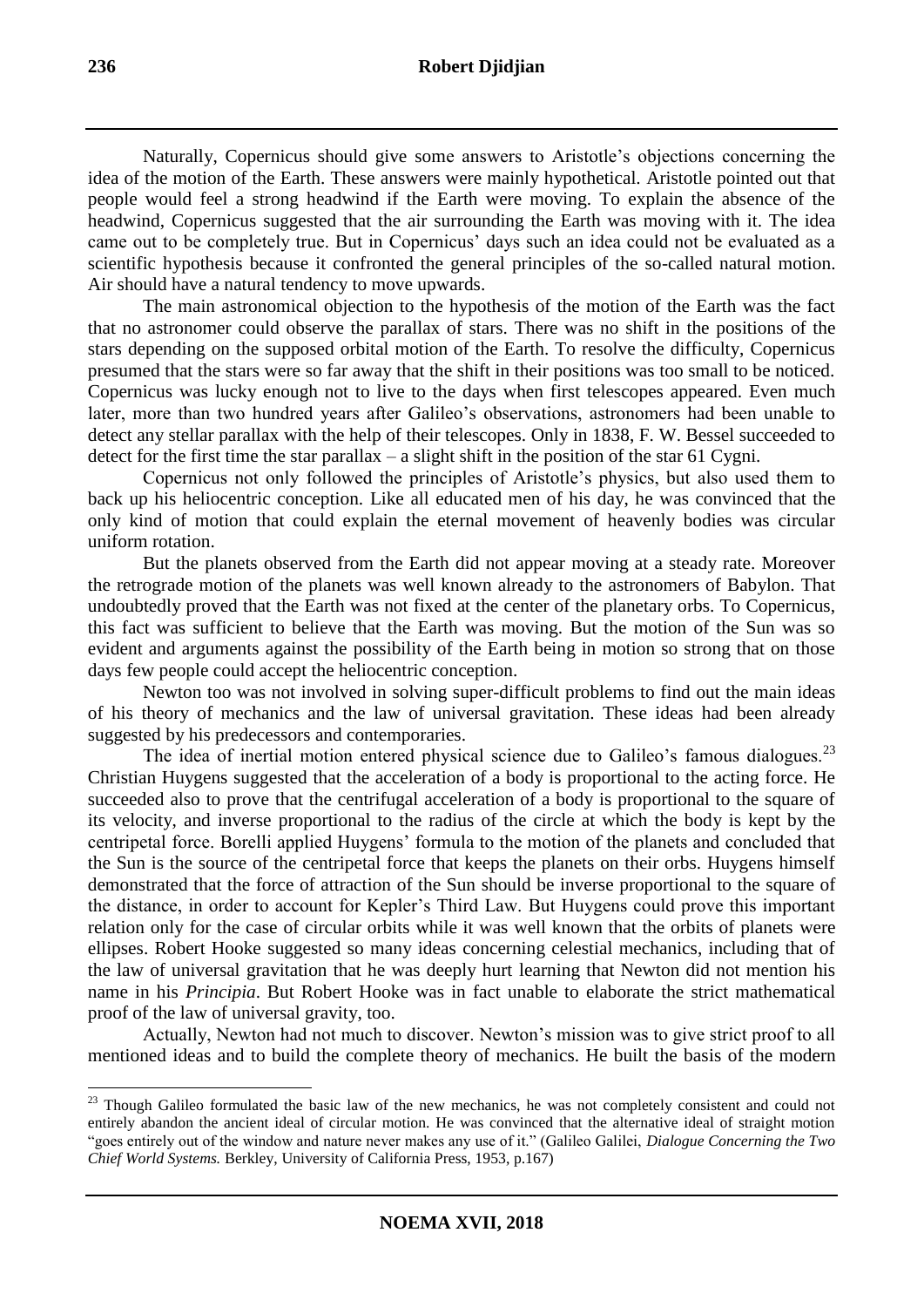science of physics and expanded the mechanical approach to the research of various fields of natural phenomena. Newton's great service to science is unprecedented in all modern history. His *Principia* determined the further advance of modern science just like Aristotle's *Physics* had done it for his epoch. Yet Newton's great performance was rather a triumph of proof than a revolution of ideas and principles.<sup>24</sup>

One of the most striking ideas in the history of physics was the principle of wave-particle duality suggested by Louis de Broglie. According to his argument, nature had to have dual properties in its very foundation. Waves demonstrated properties of particles (as Einstein proved it in regard of electromagnetic radiation). So particles of substance might demonstrate wave properties believed de Broglie. In a historically short period**,** atomic physics proved that the principle of wave-particle duality reveals one of the most fundamental features of the micro-world.

Yet to make his most original discovery, Louis de Broglie did not solve a super-difficult problem. There was not yet any problem to be solved with the help of his hypothesis. There was no single fact in favor of his assumption that electrons and other particles of substance had wave properties. The idea appeared belonging to the physical science of days to come. It made sense only as a logical possibility reminding ideas of Greek natural philosophers. The only basis for the hypothesis of wave-particle duality was Einstein's proof that electromagnetic radiation demonstrated corpuscular properties in photoelectric phenomena.<sup>25</sup>

The special theory of relativity confronted many puzzling questions. Why should the mass of a body, which always was considered the measure of the amount of the substance in it, increase along with the speed of its motion? Why should the length of a rod be different when measured at different speeds? How is it possible that the speed of light is absolutely independent of the speed of its source? By what reason can the mass of a body be equivalent to an amount of energy proportional to this mass while for the long centuries the mass of a body was a symbol of inertness? Why should the speed of light be chosen as the maximal speed of motion in nature?

Each one of these questions contained a great mystery. And the special theory of relativity provided strict answers to all of them. Is it not clear that such a tremendous theory could be born only as a solution of a super-difficult problem?

If great discoveries were born through formal logical reasoning, the answer could be only positive. But you *hardly meet formal logic on the ways leading to great discoveries*. And in the case of the special theory of relativity, *historical facts* are not speaking in favor of the assumption that its discovery demanded to solve super-difficult problems.

Michelson's first experiments, which proved that the speed of light was constant, were carried on already in 1881. Morley helped to improve significantly these experiments in 1896. In fact, Michelson-Morley experiments made it unavoidable to question the very existence of ether. Scientists should be psychologically prepared for developing a new theory of electrodynamics by postulating that the speed of light was a physical constant. George F. FitzGerald tried to explain

<sup>24</sup> Stephen Toulmin and June Goodfield, *The Fabric of the Heavens,* p*.*239-243 - The authors point out also the integrative function of Newton's theory: "Newton's unique contribution lay in the imaginative integration of many ideas into a single picture. This quality of imaginative integration is shared by many of the greatest scientific theories. Starting with a comparatively simple step, but systematically carrying the analysis through an unexpectedly wide field, such theories have the power to present old problems in an entirely new light. Whole new fields of study are opened up to patient and industrious inquiry. As a result, what had seemed to be old, insoluble difficulties appear to us in retrospect, perhaps unfairly, as mere confusion of mind".

<sup>&</sup>lt;sup>25</sup> The decisive role of Einstein's involvement in the formation of wave mechanics had never been questioned. Louis de Broglie himself had stressed this point: "The scientific world of the time hung on every one of Einstein's words, for he was then at the peak of his fame. By stressing the importance of wave mechanics, the illustrious scientist had done a great deal to hasten its development. Without his paper my thesis might not have been appreciated until very much later." (Louis de Broglie, *New Perspectives in Physics,* Edinburgh, 1962, p.140)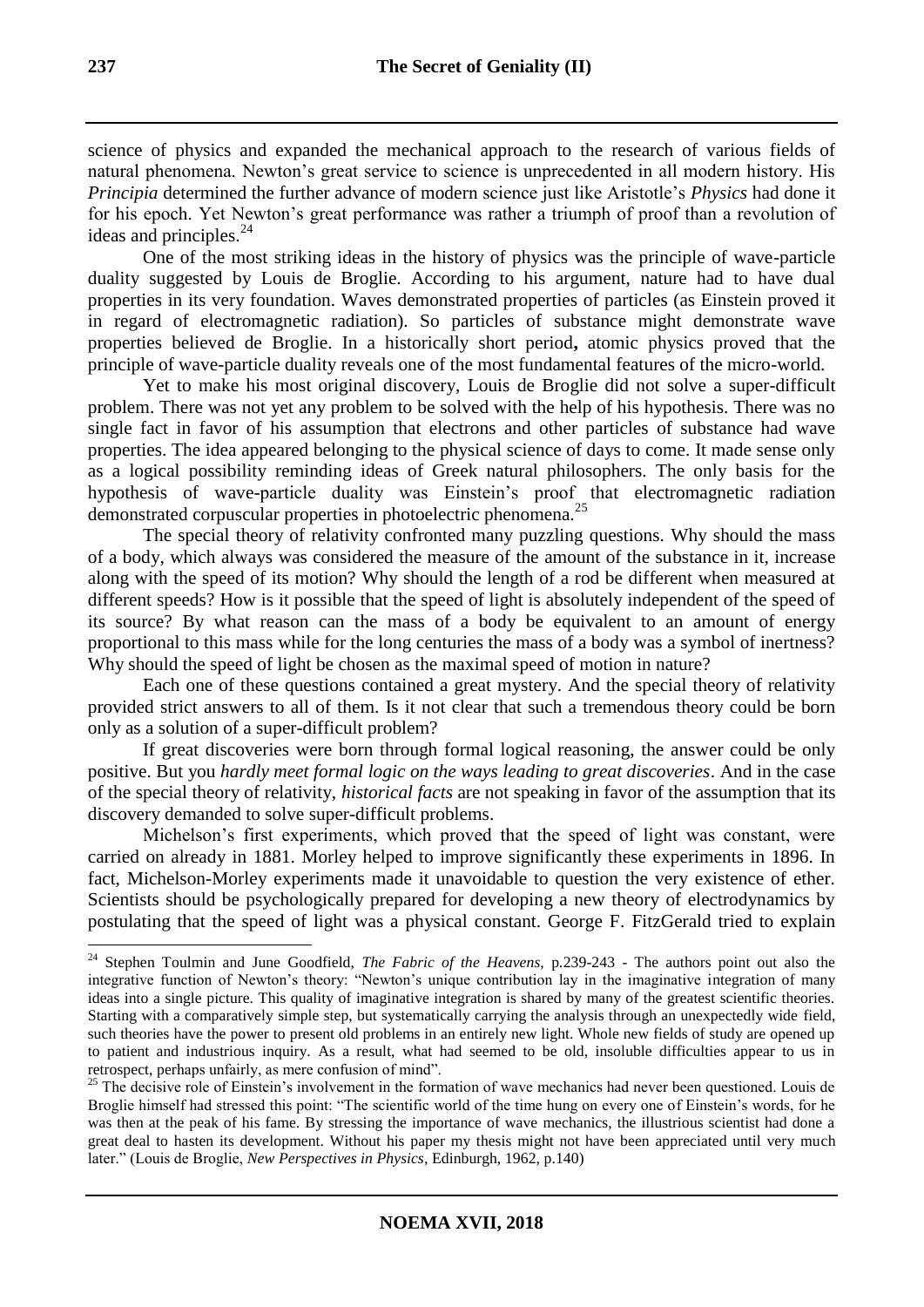Michelson's experiment supposing that moving bodies could contract in the direction of motion if their speeds approach the speed of light. These circumstances should have significantly helped Lorentz to suggest his transformation formulas – the core of relativistic mechanics.

In 1902, Lorentz was awarded the Nobel Prize for his discovery that the motion of electrons in atoms is the source of atomic radiation. Soon Lorentz published his paper on relativistic transformations. The paper of the Nobel Prize winner could influence Albert Einstein making his task much easier. Young Einstein could take advantage also of general remarks on the problems of space and ether by the prominent French theoretician Henri Poincaré who was first also in introducing the term *relativity*.

The principles of new mechanics presented in the famous 1905 paper were so convincing and impressive that soon only Albert Einstein's name was to be recalled regarding the concept of relativity.

As if the shocking conclusions of the Special Theory of Relativity were not enough, Albert Einstein came forth with a more striking conception of space and gravitation in his Theory of the General Relativity. The new conception brought to the discovery of the last basis of the existing world – the entity of the gravitational field, gravitating masses, energy, and space.

Soon Einstein elaborated his cosmological model of the universe. To any other scientists to think up such a grandiose program would be a real super-difficult problem. But not for Einstein. In the Special Theory of Relativity, he put emphasis on the point that the laws of nature have one and the same form in all inertial reference systems. Investigating the essence of space and gravitation, Einstein could not avoid the question of relativity in the case of accelerated motion. The task of extending the frame of relativism was rather natural than forbidden for Albert Eistein.<sup>26</sup>

The intention to build a revolutionary theory is most apparent in Immanuel Kant's cosmology. Already the title of his cosmological essay, *The General Natural History and Theory of Heavens,* declared its unprecedented goal. Kant was determined to develop the theory of the origin of the solar system, of the Sun and the Earth and the planets, as well as of the myriad of stars from the initial chaotic substance. $27$ 

*The problem itself*, the origin of the Earth and heavenly bodies, was very *strange and unusual for the way of thinking of his epoch*. From Plato and Aristotle up to Copernicus and Newton, science proved the eternity of the super-lunar world. The science of the seventeenth and even eighteenth centuries considered nature stable and unchanging.

Kant's position was radically different. His cosmology explained the origin of the solar system and stars due to the action of natural forces, first of all, that of gravitational attraction. It is

<sup>-</sup><sup>26</sup> "The *general* theory of relativity," explained Einstein, "proceeds from the following principle: Natural laws are to be expressed by equations which are covariant under the group of continuous co-ordinate transformations. This group replaces the group of the Lorentz-transformations of the special theory of relativity, which forms a sub-group of the former." (Albert Einstein, *Autobiographical Notes*. – In: *Albert Einstein: Philosopher-Scientist,* La Salle, Illinois, Open Court, 1970*,* p. 69.)

<sup>&</sup>lt;sup>27</sup> Two features were characteristic to Kant's conception. The great admirer of Newton's mechanics believed that the ultimate sources of the forces of nature are determined by divinity. Kant emphasized that the essential properties of the elements that constituted the chaos were "a consequence of the eternal idea of the Divine Intelligence."

Secondly, Kant boldly suggested that the observable dynamics of the Heavens should be supported by yet unknown forces of repulsion. "But nature has other forces in store, which are especially exerted when matter is decomposed into fine particles. They are those forces by which these particles repel each other, and which, by their conflict with attraction, bring forth that movement which is, as it were, the lasting life of nature." (Immanuel Kant, *On the Origin of the World*. – In: *A Source Book in Astronomy*. Ed. by H. Shapley and H. E. Howarth. New York, McGrow Hill Book Company, 1929, p.118).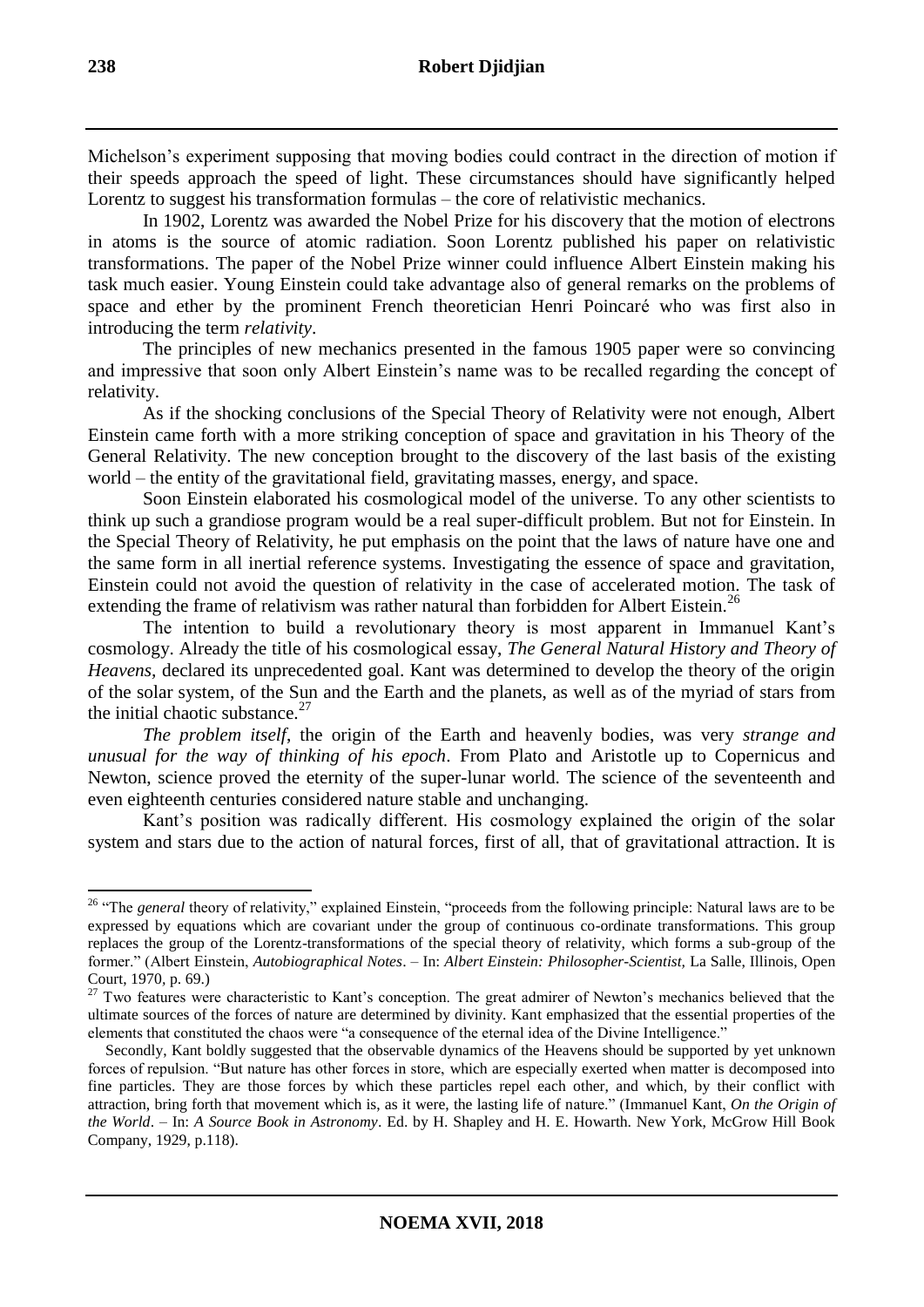believed that Kant had declared proudly: "Give me the matter, and I will show you how the world originated from it".

Anyhow, Kant never opposed the paradigms of the Newtonian theory of mechanical motion and gravitation. In actuality, Kant's cosmological theory was an extension of Newton's physics. Kant began with a chaotic state of matter in the universe. Under the action of the force of gravity, chaotically moving particles had to concentrate in huge masses of proto-stars. Particles with greater energy would escape the process of condensation and rotate in circular orbits round the central mass. The later condensation of orbiting particles could bring to the formation of the planets. So through condensation and rotation, according to Kant's conception, originated the stars, the Sun, the Earth, the planets, and all the heavenly bodies.

Of course, Kant was far from being able to prove his grandiose conception more or less rigorously. But even a complete proof of his cosmological hypothesis would not require to oppose the paradigms of Newtonian physics. The line of argumentation of the new cosmogony went on fully in accordance with the principles of classical mechanics. Intended to build a revolutionary theory, Kant, nevertheless**,** was not compelled to solve a super-difficult problem.

Another striking example of coexistence of a revolutionary conception with the principles of classical science was Niels Bohr's theory of atom. Many historians of science rightly evaluate Bohr's theory as a revolutionary step on the way to quantum mechanics. Yet Bohr never attempted to dismiss the classical mechanics. On the contrary, Bohr calculated the main parameters of the motion of the electron in its atomic orbit just on the bases of the laws of Newtonian mechanics. But the radiation of atom appeared to have no direct connection to the orbital motion of the electron. Luckily for Bohr, it came out that the frequency of atomic radiation could be calculated with the help of the quantum conception of energy, a few years earlier developed by Planck and Einstein.

Bohr's famous 1912 paper *Trilogy* pointed out that his conception of atomic radiation presumed two principle assumptions:

"(1) That the dynamical equilibrium of the systems in the stationary states can be discussed by the help of the *ordinary mechanics*, while the passing of the systems between different stationary states cannot be treated on that basis.

"(2) That the later process is followed by the emission of a homogenous radiation, for which the relation between the frequency and the amount of energy emitted is the one given by Planck's theory."<sup>28</sup>

Bohr believed that the second assumption was necessary in order to account for experimental facts. His paper suggested also a general principle in favor of this assumption: "…it is known that the ordinary mechanics cannot have an absolute validity, but will only hold in calculations of certain mean values of the motion of electrons". This argument, apparently, was based on Albert Einstein's famous paper on photons of light, in which Einstein suggested that classical electrodynamics deals with "time averages rather than interaction values".

## **References**

- 1. Aristotle, *Metaphysics*.
- 2. Armitage, Angus. *The World of Copernicus.* New York, Mentor Books, 1951.
- 3. Bohr, Niels. *The Structure of Atom*. In: *Nobel Lectures. Physics*, vol.2. Amsterdam, Elsevier Publishing Company, 1965.
- 4. Bohr, Niels. *On the Constitution of Atoms and Molecules*. In: Niels Bohr, *Collected Works*, vol.2.

<sup>28</sup> Niels Bohr, *On the Constitution of Atoms and Molecules* – In: Niels Bohr, *Collected Works*, vol.2, p.167.